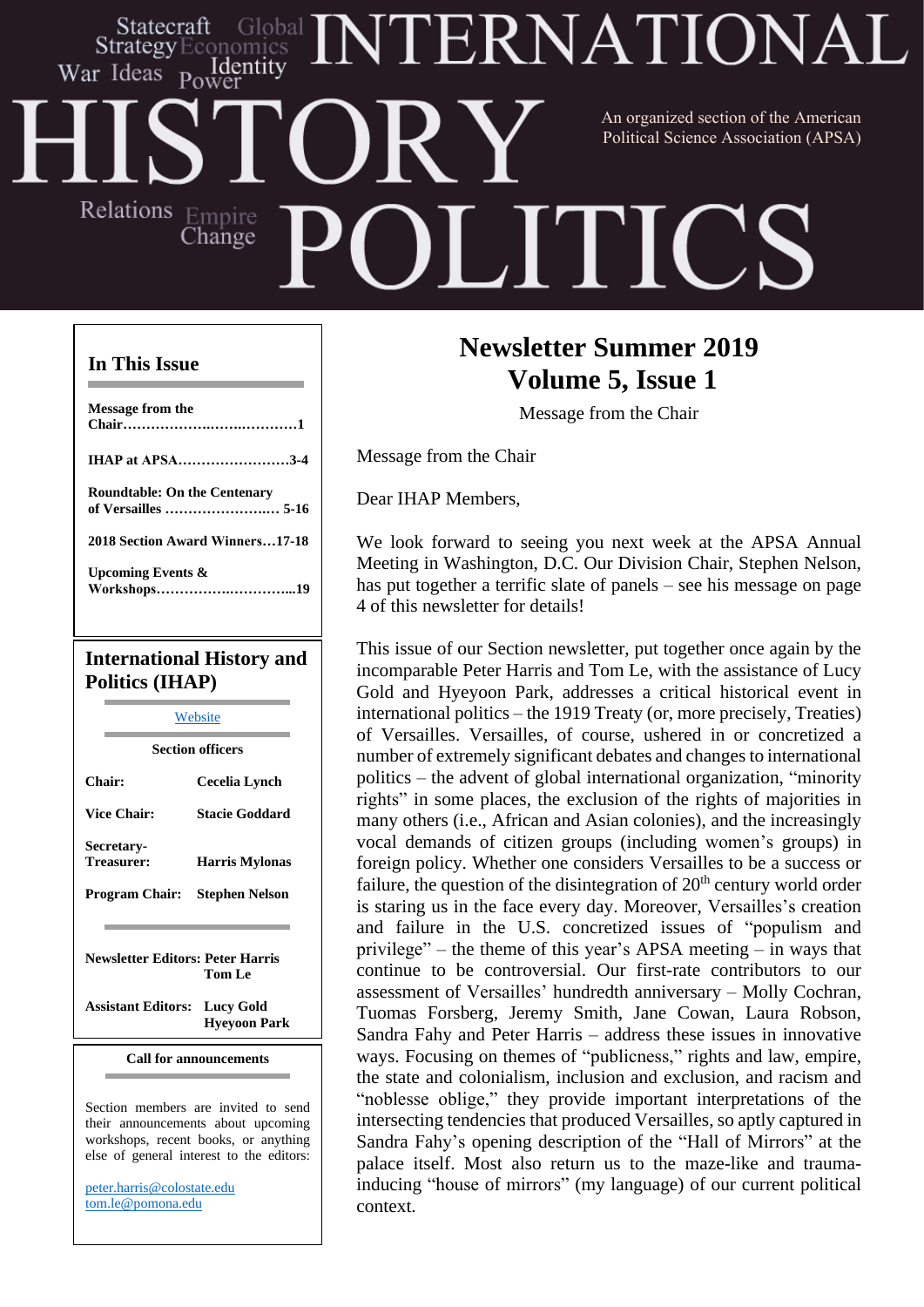In addition to the newsletter, I note that several critical themes regarding this 100 year anniversary will also be taken up in IHAP-sponsored panels at the conference itself: panels on "Deep [Histories,](https://convention2.allacademic.com/one/apsa/apsa19/index.php?cmd=Online+Program+View+Session&selected_session_id=1544629&PHPSESSID=jtnsggb3ighaf5r3rqhq16qkk3)" "Historical Processes and Turning Points in [International](https://convention2.allacademic.com/one/apsa/apsa19/index.php?cmd=Online+Program+View+Session&selected_session_id=1544633&PHPSESSID=jtnsggb3ighaf5r3rqhq16qkk3) Relations" and the [roundtable](https://convention2.allacademic.com/one/apsa/apsa19/index.php?cmd=Online+Program+View+Session&selected_session_id=1520922&PHPSESSID=jtnsggb3ighaf5r3rqhq16qkk3) on my *Beyond Appeasement* after 20 years (in which I have the opportunity to reflect with a terrific group of scholars on what the book did NOT say about race and IR), provide additional ways of understanding the forerunners and implications of Versailles. The latter panel in addition to those on Deep Histories and [Migration](https://convention2.allacademic.com/one/apsa/apsa19/index.php?cmd=Online+Program+View+Session&selected_session_id=1519843&PHPSESSID=jtnsggb3ighaf5r3rqhq16qkk3) States also turn the focus to historical-political developments in the Global South, while panels on US [Intervention](https://convention2.allacademic.com/one/apsa/apsa19/index.php?cmd=Online+Program+View+Session&selected_session_id=1544599&PHPSESSID=jtnsggb3ighaf5r3rqhq16qkk3) and Restraint, and Law, Power and [Governance](https://convention2.allacademic.com/one/apsa/apsa19/index.php?cmd=Online+Program+View+Session&selected_session_id=1517912&PHPSESSID=jtnsggb3ighaf5r3rqhq16qkk3) return to enduring aspects of the liberal order instantiated by Versailles (among other developments), primarily among "great" powers, [Transformations](https://convention2.allacademic.com/one/apsa/apsa19/index.php?cmd=Online+Program+View+Session&selected_session_id=1544614&PHPSESSID=jtnsggb3ighaf5r3rqhq16qkk3) in Regional and Global Orders assesses historical and contemporary processes in East Asia, and our poster session provides analyses that connect issues of order in different world regions. Finally, [Text-as-Data,](https://convention2.allacademic.com/one/apsa/apsa19/index.php?cmd=Online+Program+View+Session&selected_session_id=1522430&PHPSESSID=jtnsggb3ighaf5r3rqhq16qkk3) Archives, and Diplomacy comes to grips with fascinating methodological issues raised by archives in the digital age, and a special panel on Stephanie Mudge's new book, *Leftism [Reinvented,](https://convention2.allacademic.com/one/apsa/apsa19/index.php?cmd=Online+Program+View+Session&selected_session_id=1512981&PHPSESSID=jtnsggb3ighaf5r3rqhq16qkk3)* puts resistance to populism and struggles with privilege conference front and center in recent historical analysis.

As if these panels are not enough to keep you busy, please also attend our IHAP Section Business Meeting from 12-1:30 at the Omni (Director's Room) – light refreshments will be available! And of course our Reception, co-sponsored with Politics and History, on Thursday evening at 7.30pm (after the Presidential Address), at the Marriott, Washington 6.

We are also delighted to announce in this newsletter our award winners for the [Outstanding](https://connect.apsanet.org/s34/71-2/) Article in [International](https://connect.apsanet.org/s34/71-2/) History and Politics, and the [Jervis-Schroeder](https://connect.apsanet.org/s34/jervis-schroeder-award-winners/) Book Prize! Our winners will be given their prizes at the Business Meeting and honored at the Reception as well.

And last but not least, we will vote at the Business Meeting on three new members for the Executive Committee (listed in this newsletter), to replace the three members transitioning off. Please join us in thanking them for their service, welcoming new members, and honoring our prize winners.

See you next week.

Cecelia Lynch Professor of Political Science, University of California, Irvine

#### **Board Members:**

Narendra Subramanian (McGill University) Joseph M. Parent (University of Notre Dame) Philip J. Howe (Adrian College) Jeff Colgan (Brown University) Fiona Adamson (SOAS, University of London) Bridgett Coggins (University of California, Santa Barbara)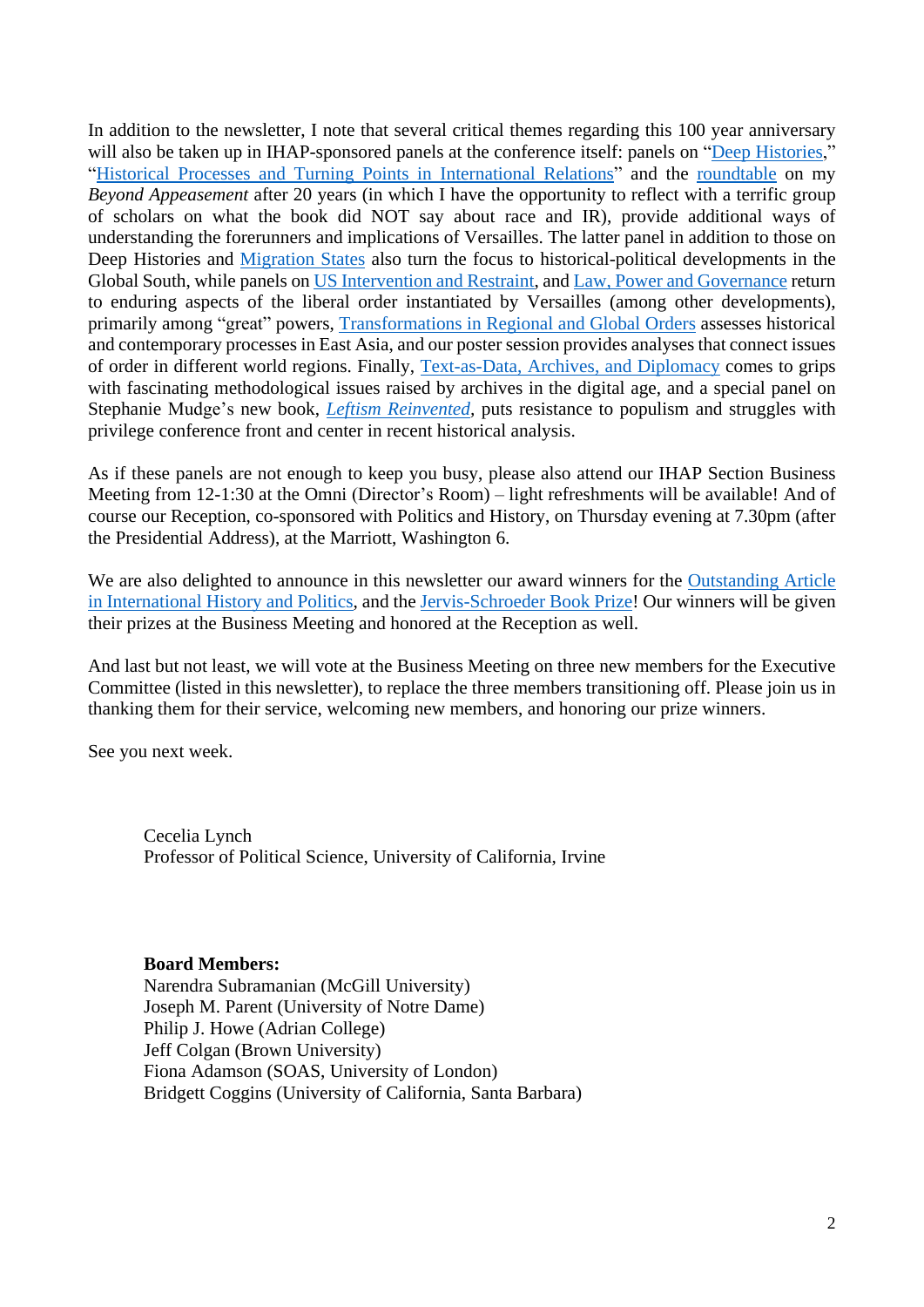## **IHAP at APSA**

The 115<sup>th</sup> APSA Annual Meeting & Exhibition will be held August  $29<sup>th</sup>$ -September 1<sup>st</sup> in Washington, DC, and is themed "Populism and Privilege."

#### *Announcements*

## **IHAP Business Meeting**

Thursday August 29 at 12:00 to 1:30pm *Location: Omni, Director's Room*

## **IHAP Reception**

Thursday August 29 at 7:30 to 9:00pm *Location: Marriott, Washington 6*

\* Co-hosted with Politics & History Section

## **Slate of New IHAP Officers:**

*We will vote on this slate at our Business Meeting (day, time, and location noted above).*

- *1. Executive Committee Member — Adria Lawrence, Associate Professor of Political Science and International and Area Studies at Yale University.*
- *2. Executive Committee Member — Paul MacDonald, Associate Professor of Political Science at Wellesley College*
- *3. Executive Committee Member — Nina Tannenwald, Director of the International Relations Program at the Watson Institute for International Studies, Brown University*

**This slate of candidates was created by the IHAP Nominations Committee** (Stacie Goddard, Joseph Parent, and Bridget Coggins).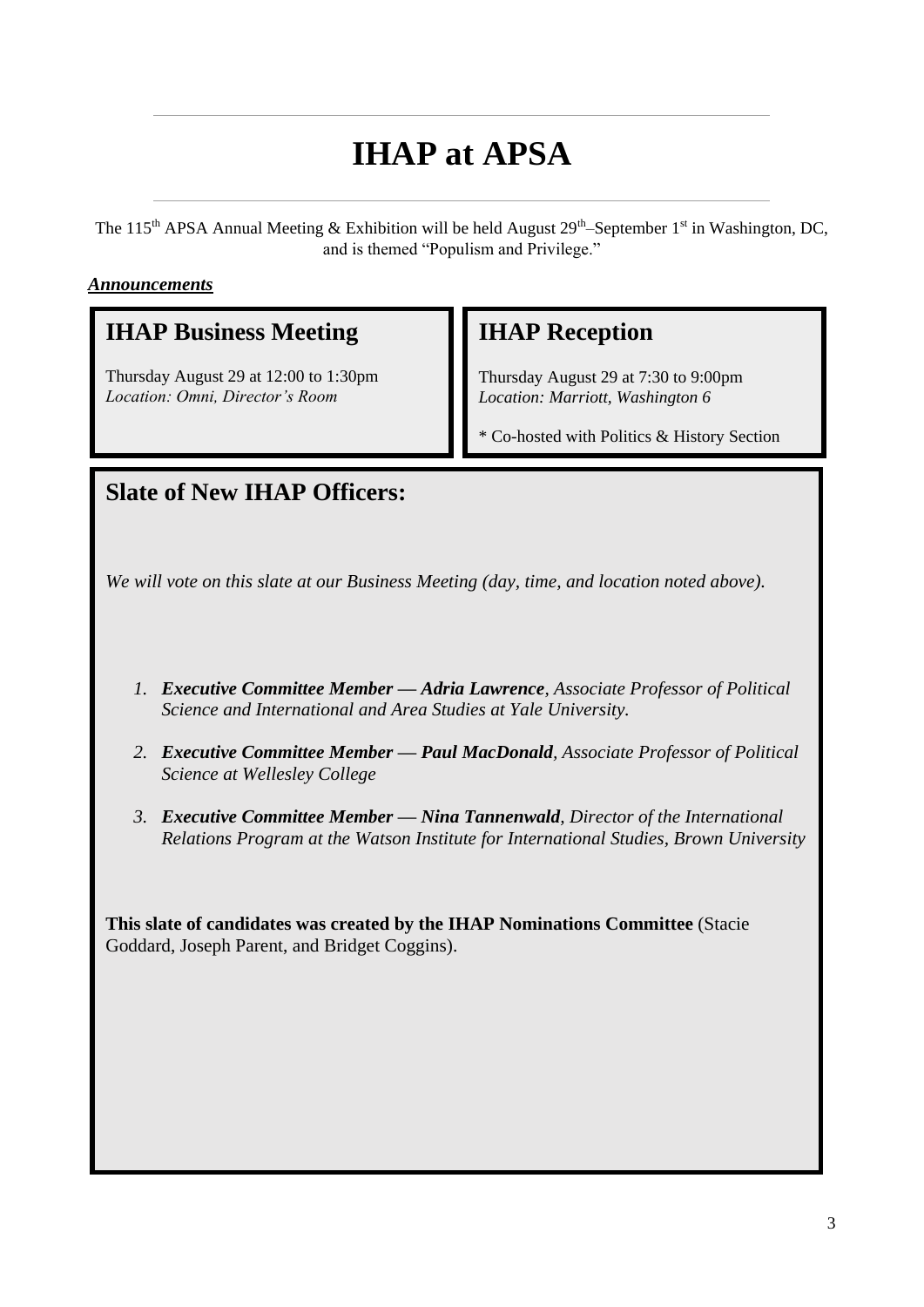## **Report of IHAP-APSA Section Submissions**

*By Stephen Nelson, 2019 Program Chair*

• **IHAP** received 80 total submissions from APSA members. The division's allocation went up from 6 to 9 panels as well as one poster session.

• At the upcoming APSA conference, the division will put on 8 paper panels (one of which will be co-sponsored with Division 52: Migration and Citizenship), 1 poster session (featuring 2 presenters), 1 roundtable (on division chair Cecelia Lynch's *Beyond Appeasement*) and 1 author-meets-critics event (on Stephanie Mudge's *Leftism Reinvented*).

• Across all of the division-sponsored events at the APSA conference there are 67 individual roles, comprising presenters of papers and posters, chairs, discussants, and roundtable participants. Of these, 26 individual participants (39%) are women. All of the division's paper panels include at least one female presenter.

## **IHAP Panels, Posters, & Roundtables**

**"Navigating, Negotiating, and Governing Nukes and Space"** – Panel on Thu, August 29, 8:00 to 9:30am, Marriott, Washington 4 [\[More info\]](https://convention2.allacademic.com/one/apsa/apsa19/index.php?cmd=Online+Program+View+Session&selected_session_id=1544616&PHPSESSID=jtnsggb3ighaf5r3rqhq16qkk3)

**"Moving Beyond "***Beyond Appeasement***"? Race and Interwar Peace Debates Reconsidered"** – Roundtable discussion on the  $20<sup>th</sup>$  anniversary of the publication of Cecelia Lynch's *Beyond Appeasement* on Thu, August 29, 10:00 to 11:30am, Marriott, Washington 4 [\[More info\]](https://convention2.allacademic.com/one/apsa/apsa19/index.php?cmd=Online+Program+View+Session&selected_session_id=1520922&PHPSESSID=jtnsggb3ighaf5r3rqhq16qkk3)



**Poster Session for IHAP** – Thu, August 29, 11:30am to 12:00pm, Marriott, Exhibit Hall B South [More [info\]](https://convention2.allacademic.com/one/apsa/apsa19/index.php?cmd=Online+Program+View+Session&selected_session_id=1544510&PHPSESSID=jtnsggb3ighaf5r3rqhq16qkk3)

**"Text-as-Data, Archives, and Diplomacy"** – Panel on Thu, August 29, 4:00 to 5:30pm, Omni, Cabinet Room [\[More info\]](https://convention2.allacademic.com/one/apsa/apsa19/index.php?cmd=Online+Program+View+Session&selected_session_id=1522430&PHPSESSID=jtnsggb3ighaf5r3rqhq16qkk3)

**"Transformations in Regional and Global Orders"** – Panel on Fri, August 30, 8:00 to 9:30am, Marriott, Balcony A [\[More info\]](https://convention2.allacademic.com/one/apsa/apsa19/index.php?cmd=Online+Program+View+Session&selected_session_id=1544614&PHPSESSID=jtnsggb3ighaf5r3rqhq16qkk3)

**"New Findings from Deep Histories"** – Panel on Fri, August 30, 12:00 to 1:30pm, Marriott, Balcony A [\[More info\]](https://convention2.allacademic.com/one/apsa/apsa19/index.php?cmd=Online+Program+View+Session&selected_session_id=1544629&PHPSESSID=jtnsggb3ighaf5r3rqhq16qkk3)

**"Author-Meets-Critics: Stephanie L. Mudge's** *Leftism Reinvented***"** - Fri, August 30, 2:00 to 3:30pm, Marriott, Balcony A [\[More info\]](https://convention2.allacademic.com/one/apsa/apsa19/index.php?cmd=Online+Program+View+Session&selected_session_id=1512981&PHPSESSID=jtnsggb3ighaf5r3rqhq16qkk3)

**"Explaining US Intervention and Restraint after the Cold War"** – Panel on Sat, August 31, 8:00 to 9:30am, Omni, Cabinet Room [\[More info\]](https://convention2.allacademic.com/one/apsa/apsa19/index.php?cmd=Online+Program+View+Session&selected_session_id=1544599&PHPSESSID=jtnsggb3ighaf5r3rqhq16qkk3)

**"Migration States in Comparative Perspective"** – Panel on Sat, August 31, 8:00 to 9:30am, Marriott, Wilson B [\[More info\]](https://convention2.allacademic.com/one/apsa/apsa19/index.php?cmd=Online+Program+View+Session&selected_session_id=1519843&PHPSESSID=jtnsggb3ighaf5r3rqhq16qkk3)

**"Historical Processes and Turning Points in International Relations"** – Panel on Sat, August 31, 12:00 to 1:30pm, Marriott, Balcony A [\[More info\]](https://convention2.allacademic.com/one/apsa/apsa19/index.php?cmd=Online+Program+View+Session&selected_session_id=1544633&PHPSESSID=jtnsggb3ighaf5r3rqhq16qkk3)

**"Law, Power, and Governance of the International"** – Panel on Sun, September 1, 8:00 to 9:30am, Omni, Cabinet Room [\[More info\]](https://convention2.allacademic.com/one/apsa/apsa19/index.php?cmd=Online+Program+View+Session&selected_session_id=1517912&PHPSESSID=jtnsggb3ighaf5r3rqhq16qkk3)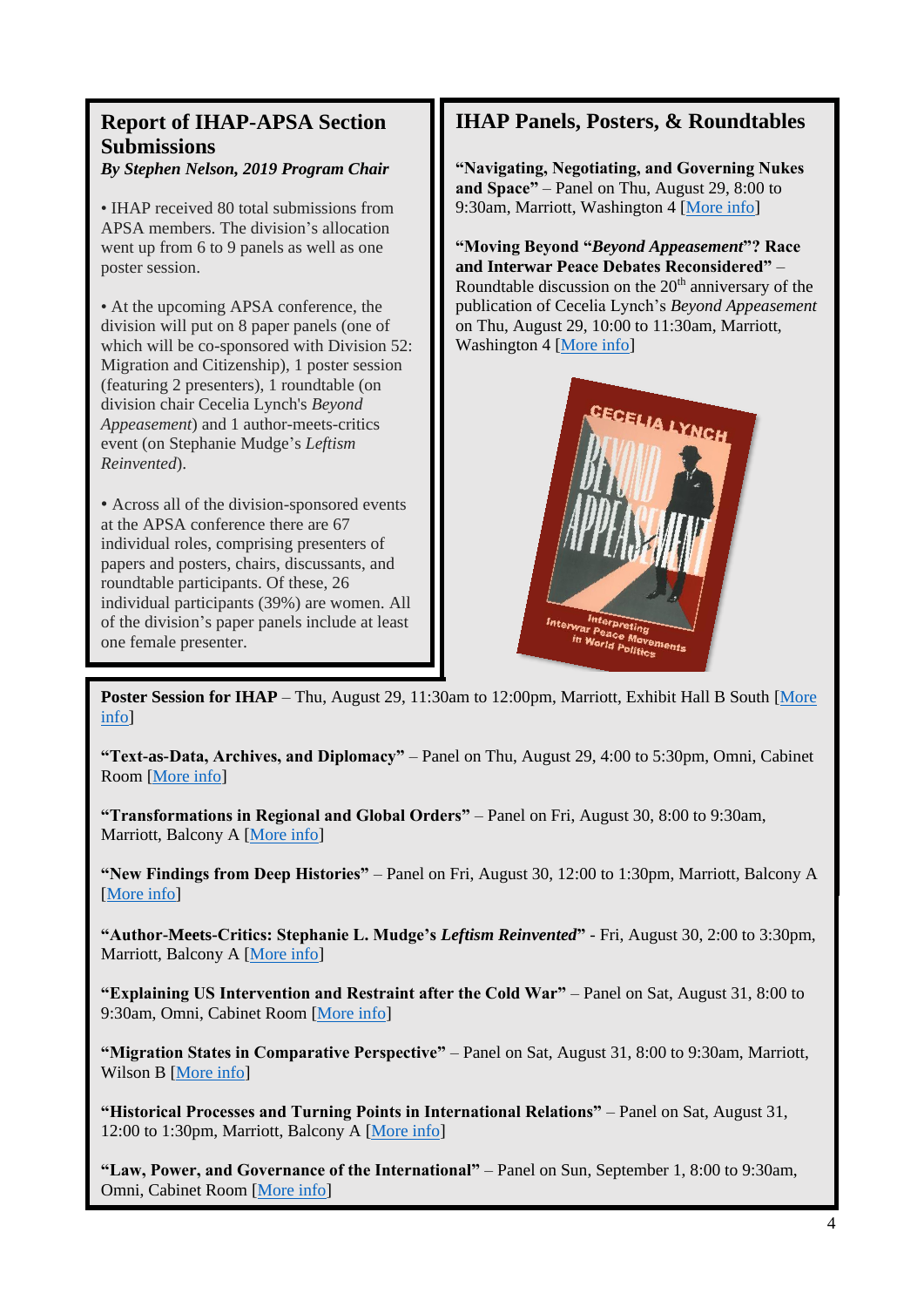## **Roundtable On the Centenary of Versailles**

#### **Introduction: Legacies of Versailles**

*By Lucy Gold, Pomona College, Peter Harris, Colorado State University, Tom Le, Pomona College, and Hyeyoon Park, Colorado State University*

This year marks the  $100<sup>th</sup>$  anniversary of the Treaty of Versailles. The centennial coincides with a surge in concern over the future of the liberal international order, the erosion of the global human rights regime, and the rise of nationalism, all of which serves to invite critical retrospection on the impact of the Treaty. As with previous IHAP issues, it is clear again that contemporary international relations never break free from history. In this roundtable, five expert contributors examine the legacy of Versailles from distinct angles, each arriving at similar conclusions as to the imperfect and unfinished promises of the Treaty.

The roundtable begins with Molly Cochran's essay ("Women, Publicness and the Versailles Treaty") on the role of grass roots groups, specifically women's organizations, in pushing cosmopolitan values at the Paris Peace Conference. She describes the Women's International League for Peace and Freedom (WILPF) as something of a pioneering organizing, which created the space for pro-peace, pro-equality, and humanist ideas and discourses to be fully aired. Cochran calls attention to how WILPF gave voice to the need for a new sort of diplomacy, one "committed to international law and institutions and to democratically controlled policy-making." Most importantly, this system elevated the rights of the individual in a system previously wholly concerned with state sovereignty. Cochran concludes, however, that WILPF could not agree to endorse the League of Nations as provided for the Versailles Treaty due to its shortcomings. It continues to advocate for human rights to this day.

Sandra Fahy ("Human Rights and Peace, 100 Years on from the Treaty of Versailles") also calls attention to the significance of civil society in fulfilling the promises of Versailles. She draws lessons for a contemporary country-case where human rights have been (and continue to be) ignored: North Korea. Fahy points to the ambitious attempt by the Versailles Treaty's architects to redress atrocities committed during World War I. Yet, the case of North Korea shows how international efforts to protect human life and dignity continue to fall short 100 years after those

attempts were made at Versailles. The Korean Peninsula lacks a peace treaty to formally end the Korean War, and as Fahy argues, and any peace treaty would be weak due to the lack of mechanisms for enforcing rights. Such was the case with Versailles. Fahy contends that any attempt to produce a peace agreement would need to ensure further development of rights framework consistent with international law, something unlikely to obtain in North Korea as it would strike at the heart of the regime's security.

Laura Dobson ("The New Discourse of "Rights" in the Peace Treaties") finds that the primary weaknesses of the Treaty of Versailles stemmed from its architects' efforts to "appropriate an emerging language of rights for the purpose of maintaining an older imperial order." Although the Treaty introduced new discourses of human rights, they did not always do so in good faith, and often mixed the language of rights with other logics such as colonialism and great power preeminence. If the Treaty of Versailles built a new world order, it did not do so upon *terra nullius*. Rather, it merely served to adapt a preexisting world order, allowing the Great Powers of 1919 to construct a system of new forms of "informal authority and friendly client states for a new postcolonial era."

Peter Harris ("American Internationalisms: Versailles and the Birth of America's World Rule") brings attention to the youngest Great Power at Versailles, the United States, and how it has leveraged the system to its benefit. Harris argues, the Treaty "did more than just herald the beginnings of a new experiment in institutionalized global governance. It also marked the moment at which the United States became an activist power on a truly worldwide scale, with an expressed interest in setting global rules." The new global system was, in many ways, a reflection of Wilsonianism as a US foreign policy creed: ambitious, Progressive, reformist, yet riddled with contradictions.

Tuomas Forsberg, Jeremy Smith, and Jane Cowan ("Versailles and Rights, a Centenary Appraisal") conclude the roundtable with a summary of a conference analyzing the Treaty of Versailles hosted by the Collegium for Advanced Studies of the University of Helsinki, and the Karelian Institute of the University of Eastern Finland. Forsberg and Scott point to how the existence of European empires outside of the continent constrained the Treaty's intention of building a post-imperial order. For example, they draw upon Matthias Koenig's work on how the Great Powers' notions of rights were derived from a concern for their own citizens, first and foremost. Efforts to construct new universal rights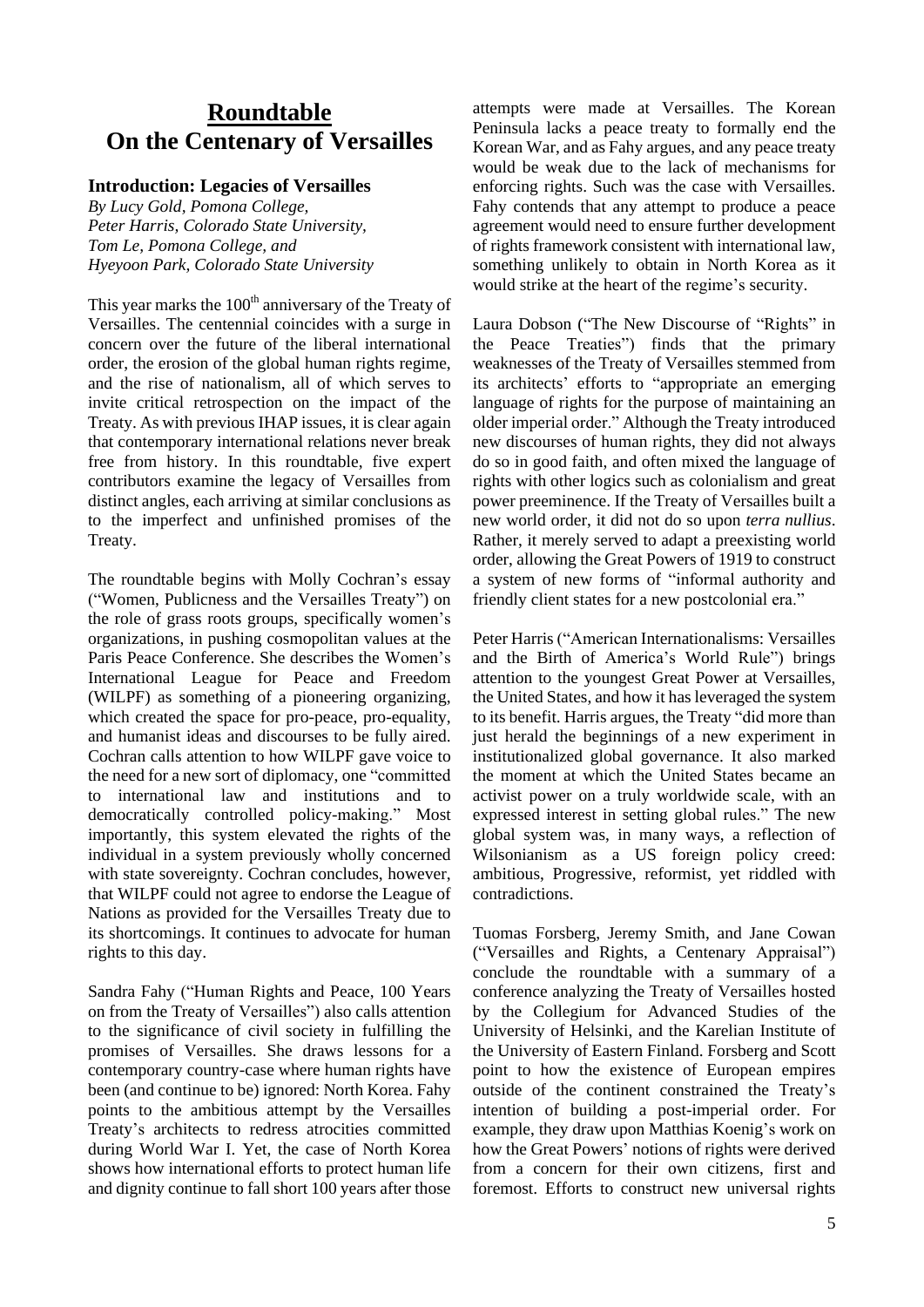were hampered by old power politics, which only seemed different due to the redrawing of previous imperial borders. The conference participants also revealed the Treaty played out differently in different parts of the world, demonstrating that it was inconsistently applied and challenged.

All of the contributions make clear that the legacy of the Treaty of Versailles is still being contested—a reflection, perhaps, of the vigorous debate that took

#### **Women, Publicness, and the Versailles Treaty** *By Molly Cochran, Oxford Brookes University*

Few people today realize that a women's peace organization was the first public body to offer commentary on the Treaty of Versailles.<sup>1</sup> The Women's International League for Peace and Freedom (WILPF) convened as an international congress in Zurich just five days after Germany was presented with the draft treaty on 7 May 1919. Jane Addams, WILPF's International President, obtained a copy of the draft treaty en route to Zurich from Paris and its terms were at the center of WILPF's congress agenda. The women of WILPF contributed to the international politics of the Versailles Treaty, engaging in public criticism of both the treaty and draft Covenant of the League of Nations and they participated in critique that flowed from many quarters, ranging from those who thought the treaty too harsh to those who believed it was not harsh enough. Among the former, WILPF's liberal

## *"Peace for WILPF was grounded in cosmopolitan claims of justice for individuals, not only in relation to civil and political democratic entitlements, but with respect to economic, social, and cultural requirements too."*

place in Paris, 1919. The Treaty created new international actors, language, laws, and rules, but was brought forth into the world by established powers who had a clear vested interest in balancing radical change with the preservation of some cornerstone international institutions. ■

internationalism was unique for its feminism and radical social ethics.

The organization that became WILPF was convened in April 1915 by internationally-networked suffrage campaigners, whose work had been hampered by the formidable impasse of world war.<sup>2</sup> WILPF formed the first *international* women's peace organization. The resolutions of its 1915 Hague Congress protested not only against the madness of war generally, but also the "odious wrongs of which women are the victims in times of war." <sup>3</sup> The Congress concluded that women "have a special point of view"<sup>4</sup> on the subject of war and can contribute to "the work and ideals of constructive peace." Thus, the Hague report asserted that it was "essential, both nationally and internationally to put into practice the principle that women should share in all civil and political rights and responsibilities on the same terms as men."<sup>5</sup> In calling for the establishment of a "Society of Nations" in one of its Hague resolutions, the Congress demanded that women take part.

WILPF also acted on the basis of a humanist belief system. <sup>6</sup> Their own struggles for equality and protection from violence generated a sense of responsibility to what they called the "human claim". The touchstone for their activism was a commitment to equal respect for persons - irrespective of race, religion, gender or class – and the belief that this principle was crucial to foster international peace. WILPF's concept of peace was linked to an expansive idea of justice. Peace for WILPF was grounded in cosmopolitan claims of justice for individuals, not only in relation to civil and political democratic entitlements, but with respect to economic, social,

<sup>1</sup> Emily Balch, *A Venture in Internationalism* (Geneva: WILPF Maison Internationale, 1938), pp. 9-10.

<sup>2</sup> The International Committee of Women for a Permanent Peace was the international organization created from the 1915 International Congress of Women at The Hague, which became WILPF in 1919.

<sup>3</sup> *International Congress of Women at the Hague - April 28 - May , 1915: President's Address, Resolutions Adopted, and Report of Committees Visiting European Capitals*, (Amsterdam: N.V. Concordia, 1915).

<sup>4</sup> The 1915 Congress Report says it has no "original theory" to offer as to why women are hit "with particular emphasis" by the waste of human life in war, yet the will summoned by over 1000 women to meet as they did in wartime is noteworthy.

<sup>5</sup> *International Congress of Women at the Hague*, p. 20. <sup>6</sup> Helena Swanwick, British Section President wrote that it is a shame "humanism" had already been appropriated for general purposes since it would "far more properly connote the women's movement than the word feminist". See Helena Maria Swanwick, *The Future of the Women's Movement* (London: G. Bell and Sons, 1913), p. xii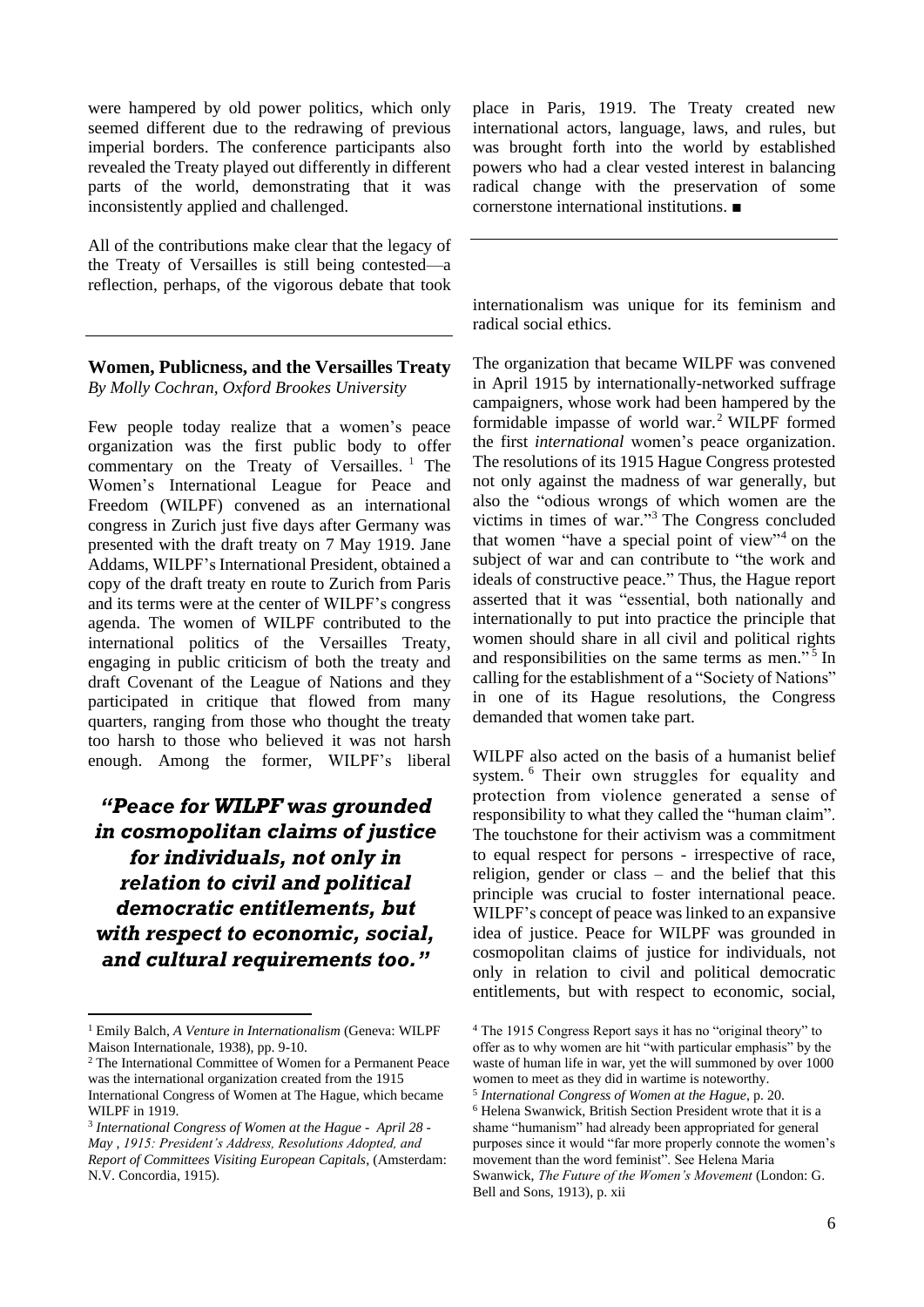and cultural requirements, too. Their peace politics was a politics of recognition in relation to both the equality of persons and the economic redistribution necessary to meet basic human needs globally. WILPF reconfigured  $20<sup>th</sup>$  century liberal internationalism as a *transnationalism* that understood individuals - not merely states - to be subjects of global justice. WILPF's international advocacy over the inter-war years would go on to challenge the hegemony of sovereign state discourse, and its privileging of the principle of national selfdetermination over the democratic autonomy of individuals. The substance of WILPF's critique of the Versailles Treaty and the League of Nations was democratically exacting, and at more than one level.

Along with liberal internationalists, WILPF voiced the need for a new diplomacy, one committed to international law and institutions and to democratically controlled international policymaking. However, WILPF's idea of post-war international diplomacy was distinctive for its unstinting commitment to transnational relations inclusive of individuals. WILPF's advocacy promoted "publicness" – a generalized and equal concern for persons – as an alternative inter-societal value to that of state sovereignty and the dominance of a state-based normative order.

WILPF's agenda was not without political foundation. The practice of sovereignty was undergoing a process of re-invention during the Paris peace conference.<sup>7</sup> The principle of ethnic national self-determination did important work in the peace settlement, but so did a second principle articulated in President Wilson's Fourteen Points speech of January 1918: "justice to all peoples and nationalities, and their right to live on equal terms of liberty and safety with one another, whether they be strong or weak."<sup>8</sup> Publicness was invoked in the establishment of both an internationally governed Mandates system with responsibility for the "well-being and development" of the peoples living in mandated territories, and in an internationally governed Minorities system that guaranteed the civil and political rights of minorities living in the new and expanded states of Central and Eastern Europe created by the Versailles Treaty. The invocation of ideas of self-determination, popular sovereignty and the equality of persons are all expressions of a moral concern for the democratic autonomy of individuals. However, the relationship between the three was under-specified in the Treaty

and further undermined by their application in a normative order of states whose leaders continued to hold racist beliefs and economic, strategic and imperial designs. The counter-posing of publicness as a basis of international peace and order gave WILPF's critique of the Versailles Treaty the quality of an emancipatory politics, setting their post-war international activism apart from like-minded, voluntary international organizations.

*"The counter-posing of publicness as a basis of international peace and order gave WILPF's critique of the Versailles Treaty the quality of an emancipatory politics, setting their post-war international activism apart from like-minded, voluntary international organizations."*

A delegation of Addams and five other WILPF members made direct representations to the Paris Conference, reporting their Zurich Congress Resolutions to Colonel House (among others). The Congress Resolutions focused mainly on the draft Covenant of the League of Nations, understanding peace to be best secured when "the common interests of humanity" were prioritized and believing a League of Nations to be the most likely forum for generating this potential. In the WILPF delegation's view, however, the proposed Covenant of the League of Nations was disappointing for omitting elements critical to publicness as an inter-societal value, and they urged far-reaching democratic amendments.

The Congress resolutions pressed for radical forms of political and economic inclusion at the international level to be realized through the League of Nations. Like many liberal internationalists, they advocated adherence to the principles of self-determination unfettered by secret treaties and the strategic interests of Allied and Associated Powers, as well as protection of the civil and political rights of minorities and the promotion of the development of "all backward races." However, WILPF went a step further in demanding a "right of direct presentation to the League of Nationalities and Dependencies within any government of their desires as to self-

<sup>7</sup> Leonard Smith, *Sovereignty at the Paris Peace Conference of 1919* (Oxford: Oxford University Press, 2018).

<sup>8</sup> Nearly three years earlier at the Hague Congress, WILPF called for the institutionalization of "principles of justice, equity and good will" in a Society of Nations such that "the struggles

of subject communities could be more fully realized and the interests and rights not only of the great Powers and small nations but also those of weaker countries and primitive peoples" could be met.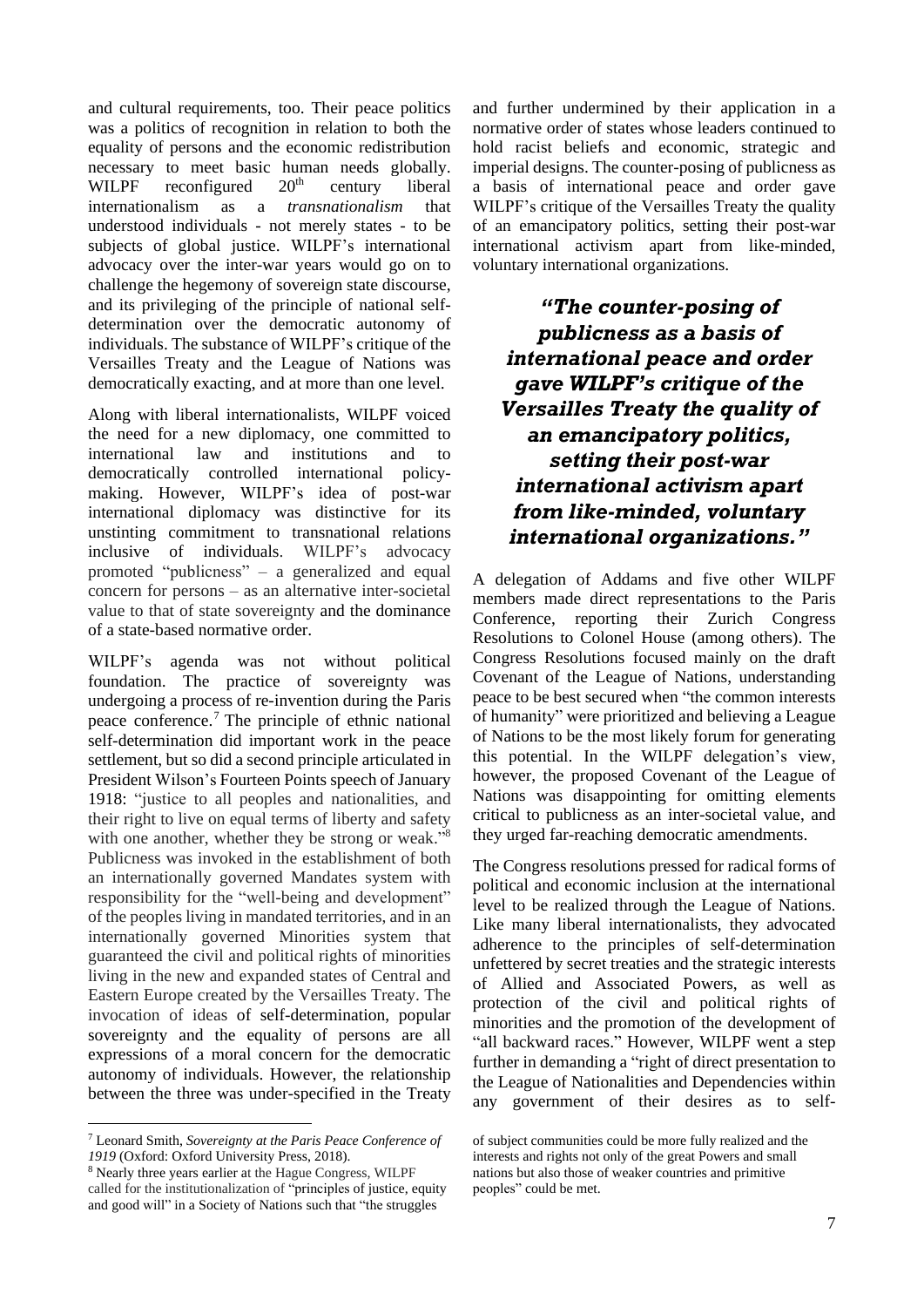government". <sup>9</sup> They also argued that democratic inclusion should be extended to women too, with the establishment of full equal suffrage and the adoption of a Women's Charter acknowledging the ways in which the status of women "is of supreme" international importance" <sup>10</sup> More generally, conditions for transnational democratic inclusion facilitated through the League of Nations required that the executive power of the League be democratically elected and that the national ratification of treaties be performed by an elected legislative body. Economic inclusion required that the League should promote universal free trade as well as free access to raw materials for all nations on equal terms. WILPF also wanted to see a plan for the production and distribution of the necessities of life at the smallest cost, and for the League to seek the abolition of the protection of investments of one country's capitalists in the resources of another state. Finally, WILPF appealed for amendment of the Covenant to be made easier.

#### **The New Discourse of "Rights" in the Peace Treaties**

*By Laura Robson, Portland State University*

The treaties of Versailles, Sèvres, San Remo, and Lausanne are sometimes conceived of as the beginnings of a new kind of international rights regime, prefiguring the legal edifice of "human rights" that began to emerge after 1945 and eventually became a central aspect of Cold War internationalism. And indeed, the treaty arrangements of the postwar period did collectively produce a new language of international diplomacy that replaced a nineteenth century imperial discourse of "civilization" and "race" with a twentieth century discourse of rights: the rights of minorities, the right to self-determination, the right to protection. But this rhetoric of rights did not symbolize a new political edifice; rather, it served as a kind of code, intended to veil the old-fashioned militarism of this new form of extractive empire and to put in place procedures for reinforcing, without acknowledging, the racial hierarchies that underlay the system's careful differentiation of sovereign rights across the globe. In other words, the peace agreements of 1919-1923

WILPF's Zurich Congress could not agree to endorse the League of Nations as provided for the Versailles Treaty, but the women found understanding on one other point: WILPF would continue in the programmatic activity it had begun from its Geneva headquarters, operating on the shared belief that the League was "in process", and could potentially be open to the influence of international public opinion and pressure from WILPF to influence a critical counter-politics for the transnational management of international problems. WILPF shaped publicness into a radical form of democratic intent, which during the inter-war period challenged the League of Nations to make matters of vital international concern into ones of equal *human* concern. ■

represented an attempt to appropriate an emerging language of rights for the purpose of maintaining an older imperial order.

## *"The peace agreements of 1919-1923 represented an attempt to appropriate an emerging language of rights for the purpose of maintaining an older imperial order."*

In 1919, the architects of the peace agreements who came together at Versailles faced a fundamental problem. They had spent the last four years fighting a war that was essentially in defense of more or less permanent imperial expansion, but whose trajectory had inadvertently led to a considerable strengthening of anti-imperialism across the globe. This was particularly apparent in the Bolshevik sphere, where Lenin was making declarations of withdrawal from Russia's imperial commitments as a way of winning adherents to his cause. So the question for the peacemakers – particularly representatives of Britain and France, who were absolutely determined to make their brutal four years pay dividends – was how to reconcile the anti-colonial feeling of the day with

<sup>9</sup> This anticipates criticisms that will disturb the veil of legitimacy the League Secretariat and Council wished to lend the Minorities and Mandates systems in creating a petitioning mechanism to air individual grievances with the League's oversight. Grounds for self-governance were not petitionable. <sup>10</sup> International problems requiring the attention of the League according to the Women's Charter include: protections within

international law against slavery and traffic in women; access to education and professional training; rights of women to earnings, property, guardianship of children, and to retain and change nationality; adequate economic provision for the service of motherhood and recognition of responsibility for children born out of wedlock on fathers as well as mothers.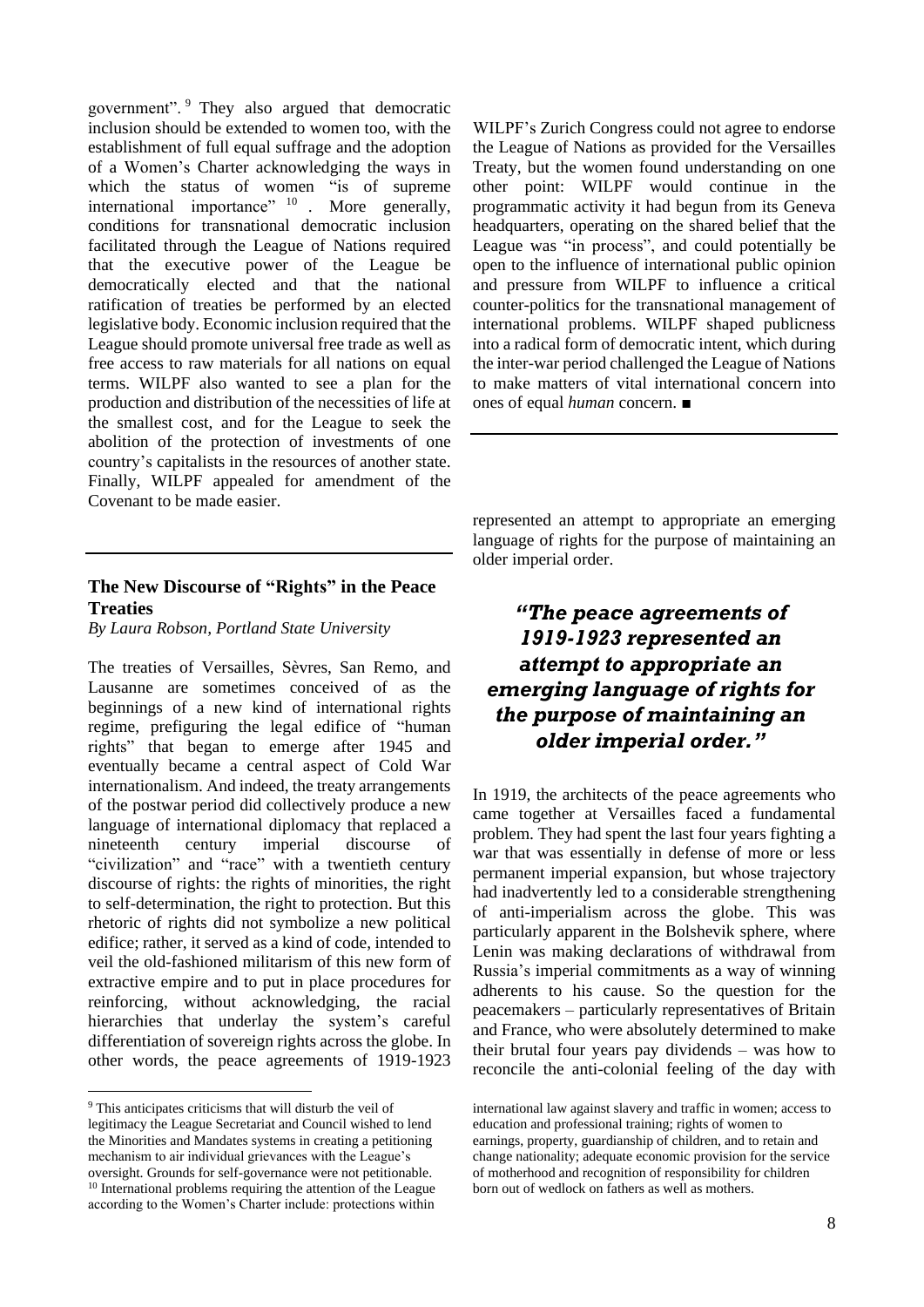their undiminished imperial ambitions. Facing this difficulty, the political and diplomatic leaders of the old "Great Powers" began envisioning a new global order comprised of self-consciously modern, theoretically sovereign states under the continued economic and political authority of the old imperial powers.

The treaties of the postwar era put in place three basic modes of creating such an order, all of which were theoretically premised on the new discourse of rights but whose real purpose was to maintain imperial authority over far-flung territory. The first "rights" frameworks to emerged were the multiple minorities treaties signed with the new states emerging out of the shatterzones of the Ottoman, Russian, and Austro-Hungarian empires. All modeled after the first treaty signed with Poland at Versailles in 1919, they called for equal rights for all citizens, the free exercise of religion and cultural practice, and some mechanisms for protecting cultural distinctiveness. Though they agreed on little else, representatives of the United States, France, and Britain all concurred that the League must not guarantee universal protections for minorities that would apply in their own metropoles; and so the treaties, were limited to the "new or immature states of Eastern Europe or Western Asia" - thereby deliberately enshrining the idea that minority communities represented a legitimate site of external intervention into the affairs of theoretically sovereign but less civilized nations.<sup>1</sup> In other words, they deployed the emerging concept of "minority" as a new legitimization of an old practice: Great Power political, economic, and military intervention in the Balkans and beyond.<sup>2</sup>

The second "rights" frame that emerged was the mandate system established by the treaties of Sèvres and San Remo in 1920, which established a discursive, rights-based rationale for the more-or-less permanent Allied occupation of some of the territorial holdings of the defeated Central Powers. The mandatory system established a hierarchy of colonial holdings delineated by degrees of race and civilization, with the European-adjacent Middle Eastern territories receiving a "Class A"

categorization that put them theoretically closer to future self-rule than the more distant Pacific and African territories in classes B and C. In the Middle East – perhaps the space where the mandates system had the greatest and longest-term impact – the mandate treaties carved out five new nation-states (Syria, Lebanon, Transjordan, Iraq, and Palestine) to be governed for an unspecified period of time by British and French mandatory administrations overseen by the League of Nations.<sup>3</sup>

> *"The appearance of a new discourse of rights in the post-WWI treaties … was not to create a new global rights regime but to smooth the path for imperial powers to create new forms of informal authority and friendly client states for a new postcolonial era."*

The mandate system rested on two different discourses of "rights": first the rights of minorities, whose protection became a stated rationale for the establishment and continuation of the system; and the right to national self-determination, which could only be accomplished via the creation of a new regional order in which state borders would reflect ethnic and national identities in newer and neater ways than in the messy recent past. Both these tasks – determining the shape of "nations" and protecting the "minorities" who complicated them – served to legitimize the long-term European occupation of the old Ottoman Arab provinces via a new postwar discourse of rights.

Finally, and relatedly, the Allied architects of the peace treaties declared that the post-war project of drawing new maps would reflect national interests – thus hopefully appeasing nationalist sentiment while reserving the right to construct new states in ways that

<sup>3</sup> Technically, these new mandate states were supposed to be moving towards eventual sovereignty under European supervision and guidance; in practice, they were largely governed as additions to the British and French colonial empires. See particularly Peter Sluglett and Nadine Meouchy, eds., *The British and French Mandates in Comparative Perspective* (Leiden: Brill, 2004), and Cyrus Schayegh and Andrew Arsan, eds., *The Routledge Handbook of the History of the Middle East Mandates* (Abingdon and New York, 2015).

<sup>1</sup> Albania, Austria, Bulgaria, Czechoslovakia, Estonia, Greece, Hungary, Iraq, Latvia, Lithuania, Poland, Romania, Turkey, and Yugoslavia.

<sup>2</sup> And fitting into a much longer practice of international diplomacy that sought to formalize relations among the "three elements of the international legal order" identified by legal historian Nathaniel Berman: "(1) a substantively grounded international community … ; (2) sovereigns, whose 'potency' and 'serenity' are periodically reimagined; (3) those viewed as not full participants in the community of sovereigns, those 'Vassals, Subjects, People.'" See Nathaniel Berman, *Passion* 

*and Ambivalence: Colonialism, Nationalism, and International Law* (Leiden: Nijhoff Publishers, 2012), p. 58.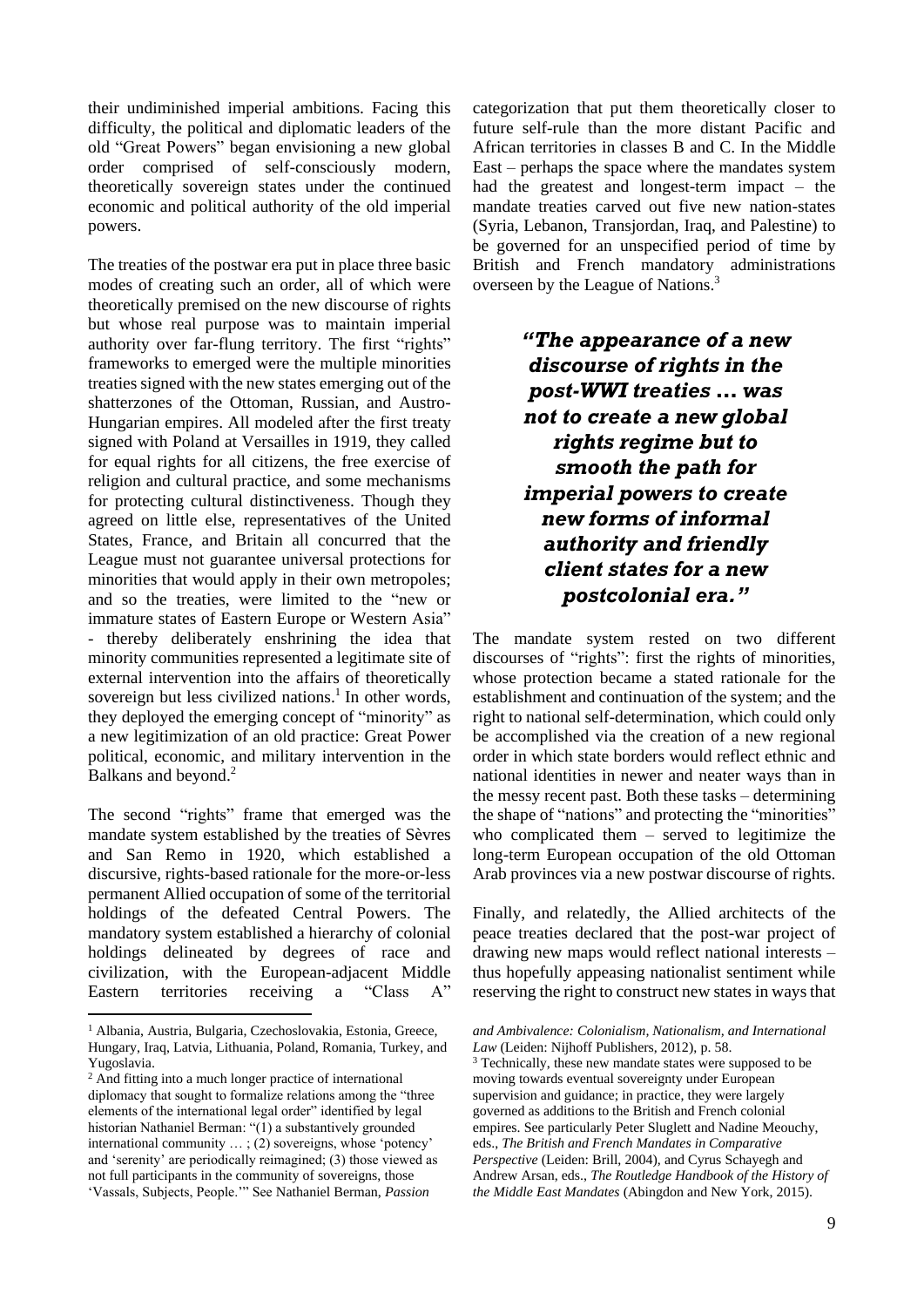would support ongoing imperial ambitions. While arguments over the shape and demographic makeup of Poland, Hungary, and Romania – among many others – were cloaked in a rights-based language about self-determination and nationhood, they actually represented Allied efforts to isolate Germany and construct a *cordon sanitaire* between themselves and the Bolsheviks.<sup>4</sup> In the Treaty of Lausanne, signed in 1923, this imperially sponsored construction of nationality was taken to a new level. Lausanne formalized what was euphemistically called a "population exchange" between the new revolutionary Turkish government of Mustafa Kemal and Eleftherios Venizelos' Greek administration, forcibly denationalizing approximately 1.2 million Anatolian "Greeks" and 350,000 Muslim "Turks" under the aegis of the League of Nations. This 1923 exchange confirmed the post-war Allied commitment to deploying a language of "national rights" to support the political and, especially, economic interests of their own empires. Fridtjof Nansen expressed the combination of these criteria precisely in a statement to the Commission in 1922, saying that the "Great Powers" supported the exchange because



"to unmix the populations of the Near East … is the quickest and most efficacious way of dealing with the grave economic results [of the war]."<sup>5</sup>

In other words, the appearance of a new discourse of rights in the post-WWI treaties was almost entirely instrumentalist. Its primary rationale was not to create a new global rights regime but to smooth the path for imperial powers to create new forms of informal authority and friendly client states for a new postcolonial era. As Mark Sykes – co-author of the infamous Sykes-Picot agreement of 1916 – wrote during the 1919 peace conference, "Imperialism, annexation, military triumph, prestige, White man's burdens, have been expunged from the popular political vocabulary, consequently Protectorates, spheres of interest or influence, annexations, bases etc., have to be consigned to the Diplomatic lumberroom."<sup>6</sup> Luckily for the framers of the treaties, the rhetoric of "rights" that was gaining such currency around the globe would substitute nicely. ■

#### **Human Rights and Peace, 100 Years on from the Treaty of Versailles**

*By Sandra Fahy, Sophia University/Harvard Law*

A certain poetics can be read in the naming of rooms in the Palace of Versailles. The Hall of Mirrors, where the Treaty was signed, can be accessed by way of either the War Room or the Peace Room; politicians tasked with formulating the Treaty in 1919 needed to reflect on the recent past, identify the wrongs, account for damages, and move towards reconciliation. Thus, a Hall of Mirrors seems apt, not only for reflection, but also to capture the horror, confusion, and disorientation the world was crawling out from at the end of the First World War. The Treaty of Versailles was about reconciling those horrors and ensuring a peaceful world. In the wake of enormous trauma, in the wreckage of four collapsed empires, with petitioners wrangling for their views to be heard, the victorious Allied powers endeavored to settle a peace. After six months, involving delegations from more than thirty-two countries, the Treaty was signed. Controversy was in place even before the signing was complete.

<sup>4</sup> Carole Fink, *Defending the Rights of Others: The Great Powers, The Jews, and International Minority Protection, 1878- 1938* (Cambridge: Cambridge University Press, 2006), p. 119. <sup>5</sup> Great Britain, Parliamentary Papers, Turkey No. 1 (1923) Lausanne Conference on Near Eastern Affairs, 1922-1923 (Cmd. 1814) (London: HMSO, 1923), p. 117

<sup>6</sup> Sykes, "Our Position in Mesopotamia in Relation to the Spirit of the Age," FO 800/22. The full document is also reprinted in Helmut Mejcher, T*he Imperial Quest for Oil: Iraq 1910-1928* (London: Middle East Centre, St. Antony's College, 1976), appendix 2.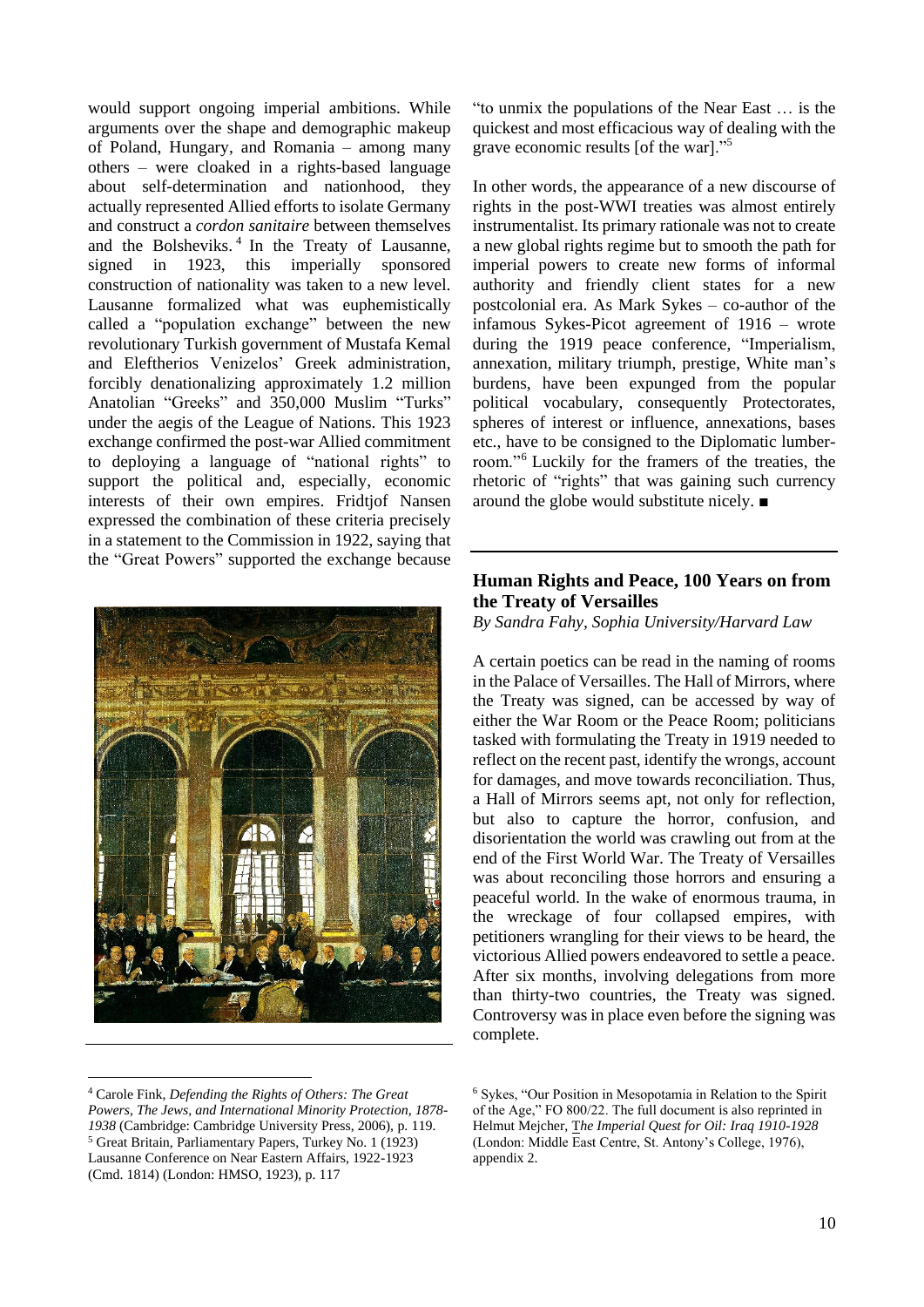The same war artist who painted the dead and wounded of World War I would be commissioned to paint the signing of the Treaty. In William Orpen's *Signing of Peace in the Hall of Mirrors, Versailles, 28th June 1919* we see a long table surrounded by soldiers, diplomats and politicians facing the barrelvaulted windows, their backs to the mirrors. Johannes Bell, a German Centre Party politician, sits in the middle, leaning into his signature with his back to us, diminutive. Hermann Müller, a German Foreign Minister, stands over him. The Allied delegation had one view of the Treaty, the Germans another one entirely. The mirrors in the image fill most of the painting, reflecting an outside world both bright and dark at points. The points of brightness seem set to topple. From the vantage of 2019, the flaws can be seen.

## *"Any attempt to produce a Peace Agreement with North Korea must contain a clause stating that provision for specific rights commitments does not preclude further development of rights frameworks consistent with international law."*

Many of the 440 articles of the Treaty aimed to sort out borders, territory, the rights and interests of colonies and concessions, armament, POWs and war graves, the trial of criminals, and the question of war reparation costs. From the perspective of human rights, the Treaty strove for something unusual. Internationally, it was the first attempt to redress atrocities. It sought a transition to justice and reconciliation, amidst smoldering resentments. At the end of the Great War, values such as trust in national leaders were called into question in ways that resonate with us today: "Progress was a myth, rationality a veneer, industry a mistake. No one in authority was to be trusted; politicians and generals had turned lying into an art form [….] Nothing in the newspapers was true; it was all propaganda, all facts were invented."<sup>1</sup> These issues remain with us today, as do the smoldering resentments. From Asia to the Americas, and gathering Europe along the way, waves of autocracy, ultra-right nationalism,

xenophobia and protectionism are growing. 1919 is feeling more familiar than ever.

And so I turn to a war that has yet to officially end through a peace treaty, in a part of the world that is in the news for its nuclear tests, but also for the changeable bromance between Trump and Kim: the Korean peninsula. The Korean Armistice Agreement between the Democratic People's Republic of Korea and the United Nations Command has not been replaced with a peace treaty that would call and end to the Korean War (1950-53). While the ramifications of this armistice and absence of a peace treaty are uncountable, the question of peace and human rights is timely. In July 2019, the U.S House of Representatives passed an amendment to a bill (H. Res. 152) calling for a formal end to the Korean War. The amendment acknowledges that diplomacy between North Korea and the U.S. is vital for denuclearizing the peninsula: a goal understood as attainable through a formal end to the war. Meanwhile, mediation is underway between the other parties involved such as China and South Korea.

The development of a Peace Treaty ending the Korean War faces many judicial obstacles. As such, the United States has favored a "declaration" ending the Korean War as a symbolic diplomatic gesture that would open the way for denuclearizing the peninsula. But the U.S and others should engage this matter cautiously. North Korea's state news agency KCNA has repeatedly stated that an end to the Korean War or a peace treaty would not be sufficient for denuclearization. Yet, discussion regarding this issue, replete with varied terminology (peace treaty, peace agreement, and so on), is heightening in the United States. If an agreement is developed, it must be carefully calibrated to include robust protections for human rights, a program of redistributive justice for the Korean War, and a means of morally accounting for the violations committed by both North and South Korea in the decades following the armistice, as well as the crimes against humanity committed by North Korea since its founding  $-$  as identified by the UN Commission of Inquiry Report of 2014.

When a Peace Agreement is implemented, parties always try to renegotiate or interpret it according to their own interests. Rights mechanisms aimed at accountability for violations are likely to be disputed repeatedly. Any attempt to produce a Peace Agreement with North Korea must contain a clause stating that provision for specific rights commitments does not preclude further development of rights

<sup>&</sup>lt;sup>1</sup> Gordon Martel, "A Comment," in Manfred F. Boemeke, Gerald D. Feldman, and Elisabeth Glaser, eds., *The Treaty of* 

*Versailles; A Reassessment after 75 Years* (Cambridge: Cambridge University Press, 1998).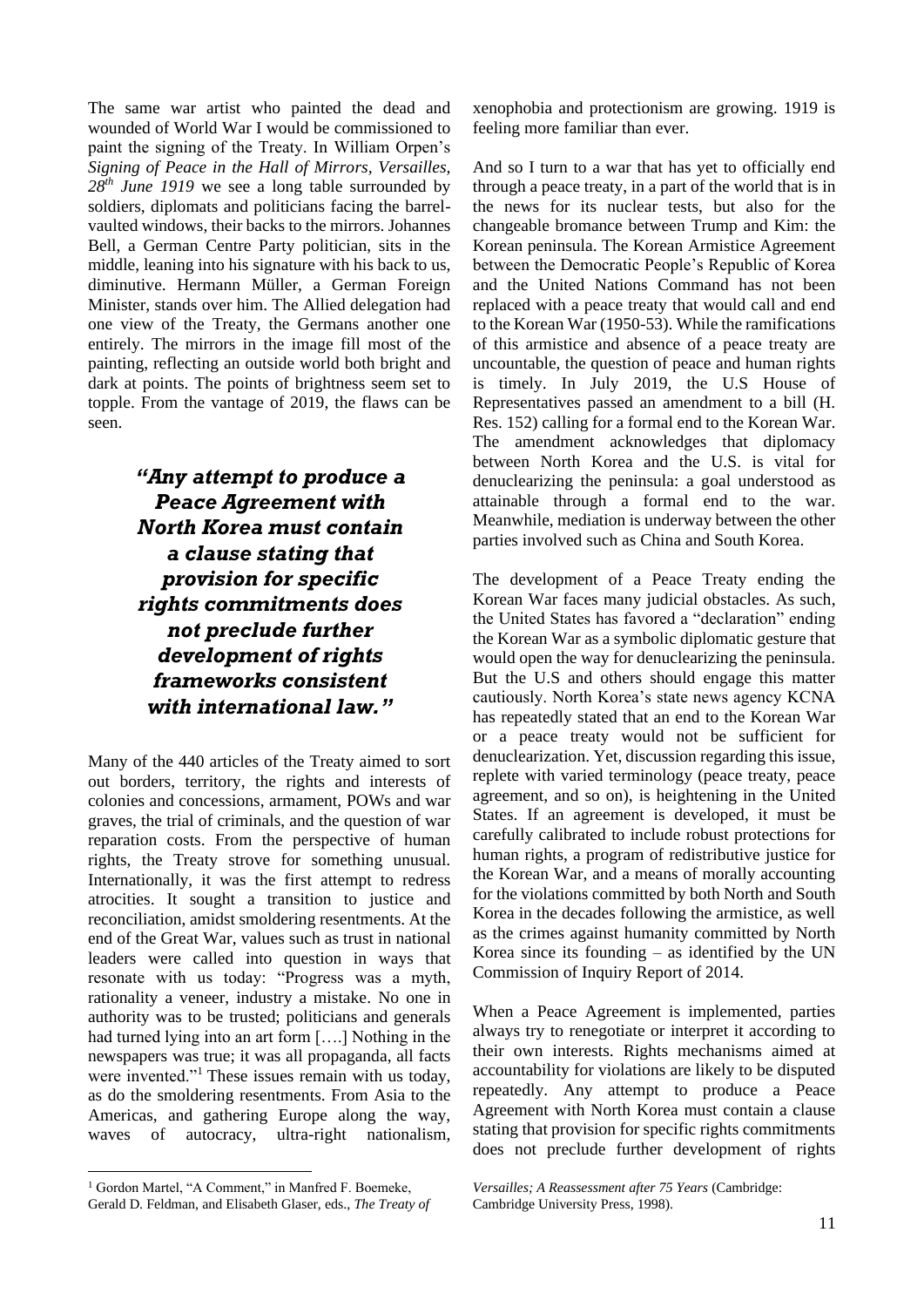frameworks consistent with international law. Furthermore, Peace Agreements are weak when it comes to mechanisms for enforcing rights. An agreement with North Korea needs mechanisms for enforcement. For example, rather than being a core cause of the conflict, rule of law deficits provide a framework that sustain human rights violations in the wake of the Korean War. Rule of law reform, which is particularly necessary in North Korea, will be a challenging feature for any peace agreement. Without rule of law, fulfillment of the commitments of a peace agreement cannot be guaranteed within North Korea. Perhaps North and South Korea would be open to hybrid institutional structures, or institutions shared with neutral states. The difficulty comes in that the peace agreement would need to ensure that institutions which are part of the rights violation system undergo reform such that they are no longer committing violations. Amnesty for past crimes can be an option, but the North Korean state has already been found accountable by the United Nations for committing crimes against humanity that are so serious that amnesty must be considered impermissible. Accountability is needed.

Would North Korea be open to accepting provisions such as drafting new penal codes and codes of criminal procedure, or the designing and delivery of training for all rule of law institutions? Such provisions would strike at the heart of North Korean national identity, and thus security. They would be viewed as tantamount to an act of war. Consider the following: could local actors in North Korea – police, NGOs (in truth there are only Government Organized Non-Governmental Organizations in North Korea) investigate, analyze, report and monitor rights violations that occur in the country in the wake of a peace declaration? The answer is no.

#### **American Internationalisms: Versailles and the Birth of America's World Role<sup>1</sup>**

*By Peter Harris, Colorado State University*

For most scholars of International Relations, the centenary of the Treaty of Versailles is an opportunity to cogitate upon how world leaders ultimately failed in 1919 to put in place a stable world order in the wake of one of the bloodiest conflagrations in human history. And of course, the question of why the Versailles settlement did not usher in a lasting era of North Korea represents a country wholly without a civil society; there is no domestic movement, organization or institution mobilizing for human rights that is independent of the government. In fact, the government has mobilized a movement presented in staged news footage from Pyongyang and in scripted documentaries that is an ersatz civil society calling for the State definition of rights, and a denouncement of standard international rights norms.

With implementation of human rights through a peace agreement, core issues which precipitate violations will likely not be dealt with, leading to ongoing rights violations that could be used as a bargaining chip in future negotiations. Legitimacy of human rights as a concept with local credibility will depend on the strength of civil society. The strength of civil society will determine the successful implementation of human rights.

Part of the failure of the Treaty of Versailles was that it had no mechanism for public moral accounting for the war. In the case of the Korean peninsula, this basic feature needs to be engaged. So as the U.S. moves in the direction of declaring the end of the Korean War as a way to promote denuclearization, they would do well to reflect on the necessity of building a robust Peace Agreement that incorporates the spectrum of rights issues (past, present and on-going) on the peninsula today.

unbridled peace (but rather left open the door to revanchism, conquest, genocide, and a second devastating world war) remains an important one to unpack. But the signing ceremony in Louis XIV's Hall of Mirrors did more than just herald the beginnings of a new experiment in institutionalized global governance. It also marked the moment at which the United States became an activist power on a truly worldwide scale, with an expressed interest in setting global rules. This was an event of worldhistorical importance, the complex legacies of which continue to shape international politics in profound ways.

[https://nationalinterest.org/feature/100-years-after-versailles](https://nationalinterest.org/feature/100-years-after-versailles-america%E2%80%99s-century-internationalism-65471)[america%E2%80%99s-century-internationalism-65471.](https://nationalinterest.org/feature/100-years-after-versailles-america%E2%80%99s-century-internationalism-65471)

<sup>&</sup>lt;sup>1</sup> This article is an expanded version of Peter Harris, "100 Years After Versailles: America's Century of Internationalism," *The National Interest*, 3 July 2019,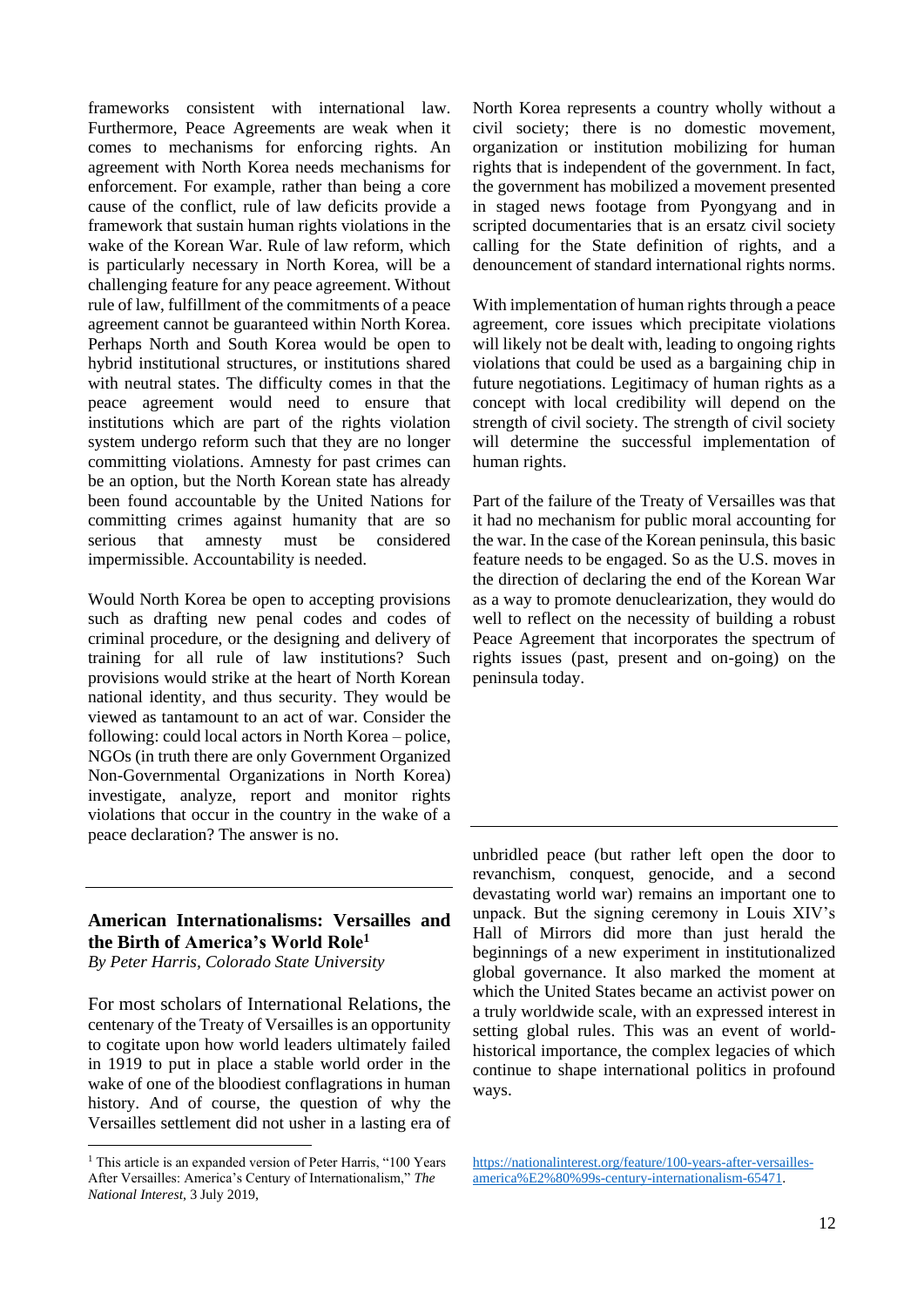All contemporary forms of US internationalism share a common ancestor: Woodrow Wilson. Paris, 1919 was the first time in modern history that a non-European power had exerted decisive influence over such a wide-ranging international settlement as the Versailles Treaty, and Wilson's tireless work to establish himself as the *de facto* leader of the victorious Allies (and, by extension, the entire world) laid the foundation of all subsequent varieties of US overseas activism. America's president took on the role of world leader with boundless energy and enthusiasm, but his vision for world order—and America's place in it—was as contradictory as it was ambitious. On the one hand, Wilson was a moralist and an idealist. He argued vociferously for the rights of Central and Eastern European nations to determine their own futures and displayed enormous faith in the power of international law to regulate relations between states. Wilson championed the new League of Nations as a dispute-resolution forum and openly imagined a future free from war. Yet Wilson also supported the rights of Europeans and the Japanese (and, of course, the United States) to remain in possession of their overseas empires, a standpoint that was painfully commensurate with Wilson's wellknown racist views and support for segregationist policies at home. Nor was Wilson a stranger to the use of force. As well as taking the United States into World War I, his administration approved numerous military interventions and occupations in the Western Hemisphere, launched an unprovoked invasion of Bolshevik Russia in 1918, and authorized the occupation of the Rhineland in order to keep post-war Germany subjugated (US troops would remain in Germany until 1923).

In sum, Wilson's internationalism was an incongruously varied mix of attitudes, sensibilities, and policies: liberalism, imperialism, democracy promotion, militarism, institutionalism, legalism, interventionism, racism, and much more besides. Perhaps all that held "Wilsonianism" together as a political philosophy was an eminently Progressive belief that international affairs did not have to be an amoral and anarchic realm of political action; that world governments—and especially the United States—could and should conjure a world polity capable of delivering "order" for all the world's peoples.

The standard telling is that the American people rejected Wilson's zeal for international reform when they chose Warren G. Harding as their president in November 1920, a man who promised a "return to normalcy" in place of the tumult of Wilson's second term. But this conventional wisdom overlooks the

ways in which every US president of the past 100 years—including the supposedly circumspect interwar presidencies of Harding, Coolidge, and Hoover—has embraced some strands of Wilsonian internationalism even as they rejected others. For example, while the United States declined to join the League of Nations, it remained an active participant in a broad range of international institutions throughout the 1920s and 1930s—not least of all the Treaty of Versailles framework, which both Coolidge and Hoover worked hard to preserve by proposing schemes (the Dawes Plan and the Young Plan, respectively) to allow Germany the breathing space to keep paying the financial reparations that were, in many respects, the settlement's lifeblood in Europe. In 1921, Harding convened the Washington Naval Conference to regulate the size of the world's navies, in hopes of reducing the risk of another catastrophic war. In 1925, Coolidge oversaw the ratification of another arms control agreement, the Geneva Protocol, which prohibited the use of chemical weapons. And three years later, his administration signed up to the Kellogg-Briand Pact to formally outlaw the use of force as a tool of diplomacy and a means of territorial acquisition. These were genuine and ambitious attempts to use US leadership of international institutions to foster a more hospitable world order.

In 1941, Japan's surprise attack on Pearl Harbor served as a powerful reminder that international law alone would never be enough to keep the world tranquil and the United States safe. The arms control and peaceful dispute-resolution initiatives of the interwar period had failed. Just as the sinking of the *Lusitania* and the interception of the Zimmerman Telegram had convinced Americans to support entry into World War I, so too did the experience of Pearl Harbor seem to make clear that events overseas could not be held at arm's length forever. As president, FDR realized that what was needed was a US-led world system capable of maintaining international order far beyond America's shores—a system, in other words, like that which Wilson had proposed two decades earlier. Truman agreed, especially in the face of communist aggression in Europe and Northeast Asia. Like Wilson, both presidents acknowledged that hard military power would be required to bring about such a grand design: overseas garrisons, military interventions, and a willingness to uphold rules via the use of force. For better or worse, this believe in the importance of "deep engagement" continued to orient US foreign policy for the remainder of the Cold War and beyond.

To be sure, the 17 presidents since Woodrow Wilson have each had their own approach to international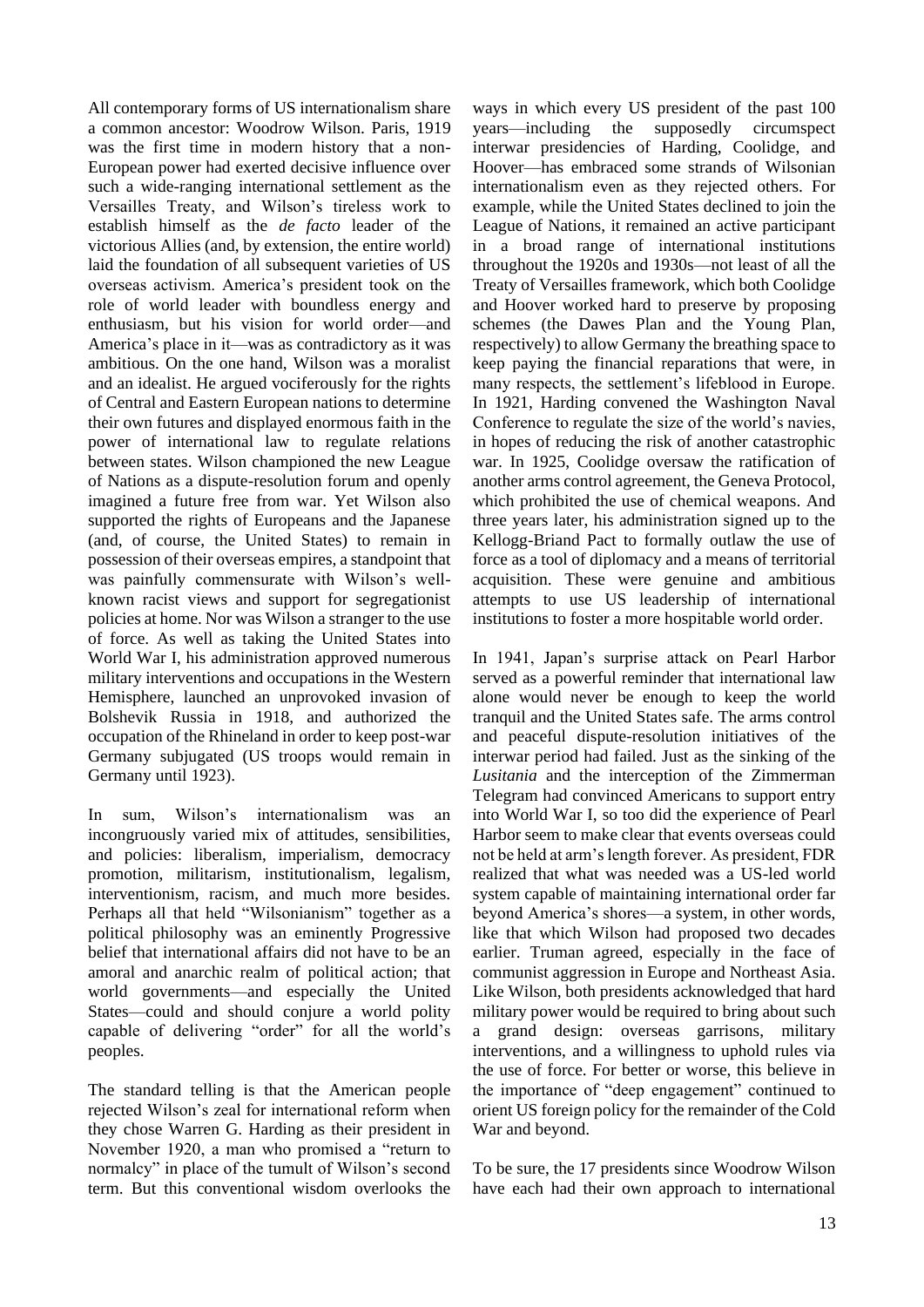engagement, which is why it perhaps makes more sense to talk about US *internationalisms* rather than *internationalism* in the singular, but each of Wilson's successors have been committed to overseas activism and global rulemaking in one form or another. This point—that the competing varieties of US internationalism each share a common genealogy—is often overlooked in the International Relations literature but is brought into stark when relief when considering America's role in the run-up to, midst of, and aftermath of Versailles. Prior to World War I, the United States had been actively engaged in the Western Hemisphere and East Asia—it was, in fact, a literal empire—but rarely recognized as a world power interested in global rulemaking. It was during the Paris Peace Conference that the country ineluctably moved from hemispheric hegemon to occupying the center stage in international affairs.

> *"Perhaps all that held "Wilsonianism" together as a political philosophy was an eminently Progressive belief that international affairs did not have to be an amoral and anarchic realm of political action."*

As Wilson would have wanted, the United States since 1919 (and especially since 1945) has invested enormous amounts of blood and treasure to build and maintain the sort of "liberal" world order that he envisaged, one characterized by multilateral institutions but underpinned by the use (or threat) of military force. It has been an order that has tolerated empire, both in its original form and its neo-colonial guises, and in which political ideals such as democracy and universal human rights have been applied unevenly. Commerce has expanded, even if some have shared in its benefits much more than others, and war been regulated in some important ways even if it has not been eradicated entirely. Just as in 1919, a global color line remains firmly in place. <sup>2</sup> But it has been an international order nonetheless—one that the United States has done more than any other country to support. Some presidents have emulated Wilson's unilateral impulses, while others have tended towards collective

approaches. All have demonstrated a Wilsonian level of faith in America's ability to shape an order that, in turn, can make the world, its constituent states, and their respective peoples "better off" in some way.

In many ways, the current world order is a perfectly Wilsonian project: ambitious in scope, intolerant of dissent from its reformist strictures, riddled with contradictions, and essentially an outgrowth of American power. In the United States, support for US participation in this world order comes from a vast array of domestic groups—liberals, neoconservatives, Christian internationalists, militarists, progressives, capitalists, environmentalists, humanitarian interventionists, and others—each of whom find something irresistibly attractive about the institution of US global leadership, viewing it as a skeleton key that provides access to limitless power and influence to make the world in their own image. For scholars of US foreign policy, this is perhaps the greatest legacy of the Versailles moment: a revolving door of internationalists to staff administrations of both Democratic and Republican presidents, who have alternately pushed the country in the direction of multilateralism or unilateralism, militarism or restraint, but always internationalism and orderbuilding of one sort or another.

Over the past 100 years, it has become almost impossible to imagine anything other than American leadership of world affairs. Wilson won, and the implications for the rest of the world have been nothing short of epoch-defining. Today, even the staunchest advocates of "America First" must trace some of their most prominent ideas back to their Wilsonian progenitor. Unilateralism, militarism, race-based diagnoses of international conflict, restrictionist immigration laws—all of these views of world politics were present in the Wilsonian formulation of international engagement, even if they were complicated and sometimes diluted by the presence of other strands of political thought. Of course, Trump is not committed to US global leadership in the same way as Wilson. But he is no isolationist, nor a retrencher.<sup>3</sup> He is in large part a Wilsonian, just like every other president of the last 100 years.  $\blacksquare$ 

<sup>2</sup> Alexander Anievas, Nivi Manchanda, and Robbie Shilliam, eds., *Race and Racism in International Relations: Confronting the Global Colour Line* (Routledge, NY: 2014).

<sup>3</sup> Harris, "Why Trump Won't Retrench: The Militarist Redoubt in American Foreign Policy," *Political Science Quarterly* 133, no. 4 (2018), pp. 611-641.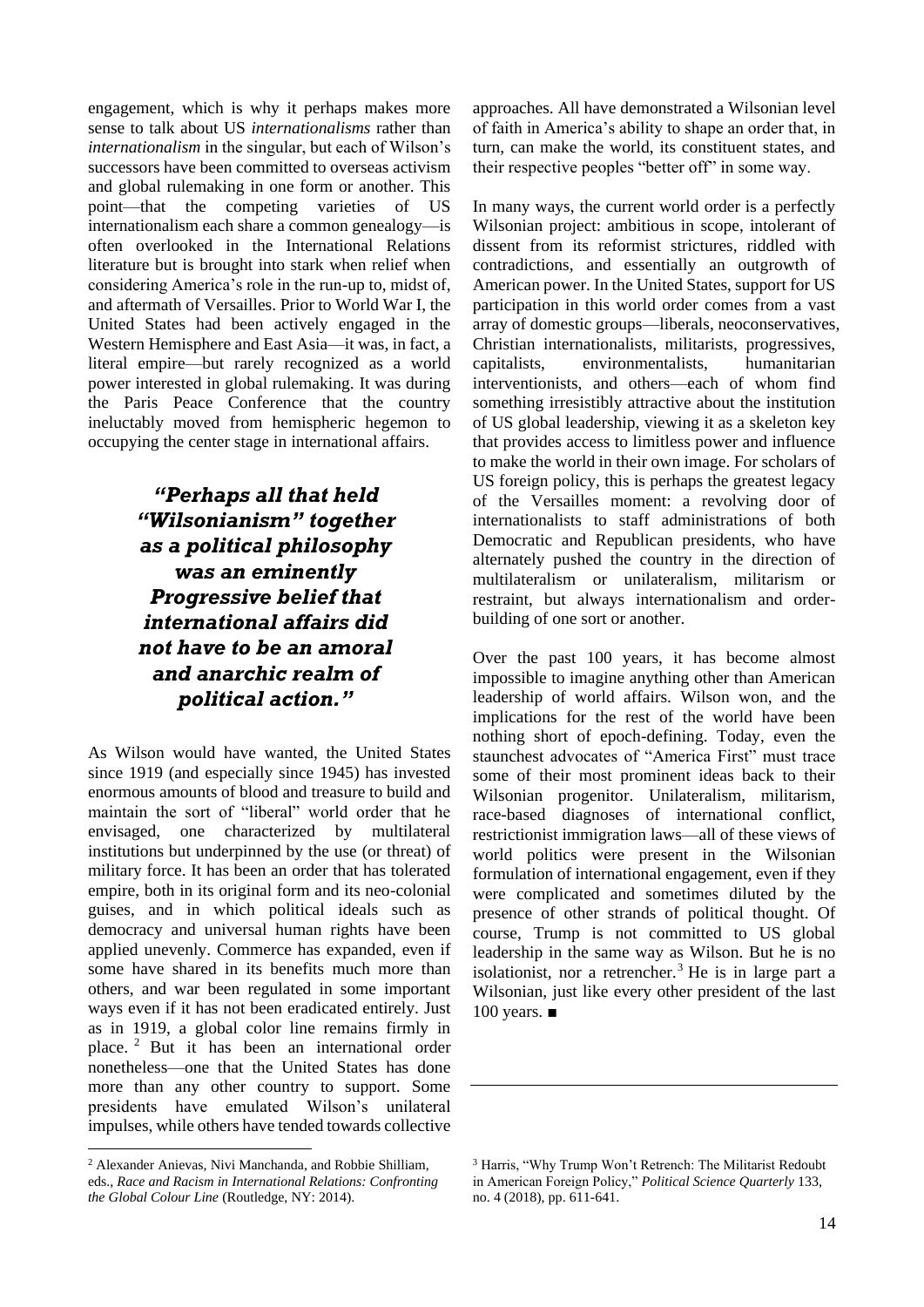#### **Versailles and Rights, a Centenary Appraisal**

*By Tuomas Forsberg, University of Helsinki; Jeremy Smith, University of Eastern Finland; and Jane Cowan, University of Sussex*

For many scholarly communities around the world, the  $100<sup>th</sup>$  anniversary of the Versailles peace treaty has led to new analysis of the legacy of the peace that ended the Great War. One of these conferences was organised by the Collegium for Advanced Studies of the University of Helsinki, and the Karelian Institute of the University of Eastern Finland (see [https://blogs.helsinki.fi/versailles-and-rights/\)](https://blogs.helsinki.fi/versailles-and-rights/).

Besides celebrating the 100th anniversary, there are three more substantial and interrelated reasons why it is important to revisit the Versailles process 100 years later, all of which remain valid 101 or 107 years after the conference.

First, we are currently facing mounting concern over the collapse of the liberal world order. It is instructive to examine the diplomatic negotiations and other political and social processes that created a revised world order after the Great War in order to comprehend how international orders are created and upheld. Historical research into the process itself of peace-making and the arguments upon which its legitimacy rested is needed because it would be a fallacy to think that the legitimacy of an order can be directly inferred from its durability. Second, a century on there is a much greater opportunity to discuss the longue durée legacies of the treaty of Versailles. Although orders change, there are often more continuities than discontinuities. The minority issues discussed at Versailles are among them. Third, the Versailles Peace Treaty has occupied an important place in many national, transnational and global narratives of the past century. By focusing on these changing narratives, the "history of lessons" of Versailles rather than the lessons of history, we can thus increase our understanding not necessarily of the Treaty of Versailles as such, but of the political context and dominant cultural undercurrents in which politicians and scholars have been advancing certain interpretations.

The focus of the Helsinki conference was on the idea of rights: where did they emerge from, how were they perceived and constituted at Versailles, and what were the impacts of these ideas in a larger historical context? Different principles of national rights – selfdetermination, territorial or personal autonomy, federalism – were brought to the table and debated. The process borrowed from pre-existing international legal discourses and fed into broader discussions

about rights at a time when women's rights, minority rights and broader human rights were also achieving significant progress. However, as Miia Halme-Tuomisaari pointed out in her presentation, the textbook narratives of a 'Big Bang' origin of human rights or 'the Tale of Imagined Antiquity' are not able to capture the many contingencies, ambiguities and inconsistencies in the historical development of rights. The discourses about Rights established under the Versailles process set the tone for the policies of the League of Nations, and went on to inform discussions about Rights ever since. The present day understanding of the status of national minorities owes much to Versailles, as do some very concrete settlements of minority questions, such as the

## *"The Versailles process to some extent was intended to mark the beginning of a post-imperial order in Europe. However, this aspiration was constrained from the beginning by the fact that the great empires spreading across the globe beyond Europe remained very much alive."*

German-Danish border and the Åland islands.

The Versailles process to some extent was intended to mark the beginning of a post-imperial order in Europe, at least in the territories of the former Habsburg and Ottoman empires. However, this aspiration was constrained from the beginning, first, by the fact that great colonial empires spreading across the globe remained very much alive. Two of the major imperial centers, Great Britain and France, were among the most important moving forces of the Versailles settlement, and had interests in not only maintaining their empires, but in spreading their influence into the Middle East and elsewhere . As Matthias Koenig showed in Helsinki referring to the example of religious freedom, notions of rights promoted during the Versailles process derived from long-standing trajectories of state sovereignty, minority protection and civilizational hierarchies underlying imperial expansion. Second, the collapse of the Russian Empire initially opened up new areas for imperial competition, but by 1921 most of these regions had been reincorporated into the Soviet Union, which advanced a different imaginary of ethnoterritorial organization, based on federalism, the promotion of local socialist elites into the selfgoverning republics and regions, and the advancement of different languages and cultures.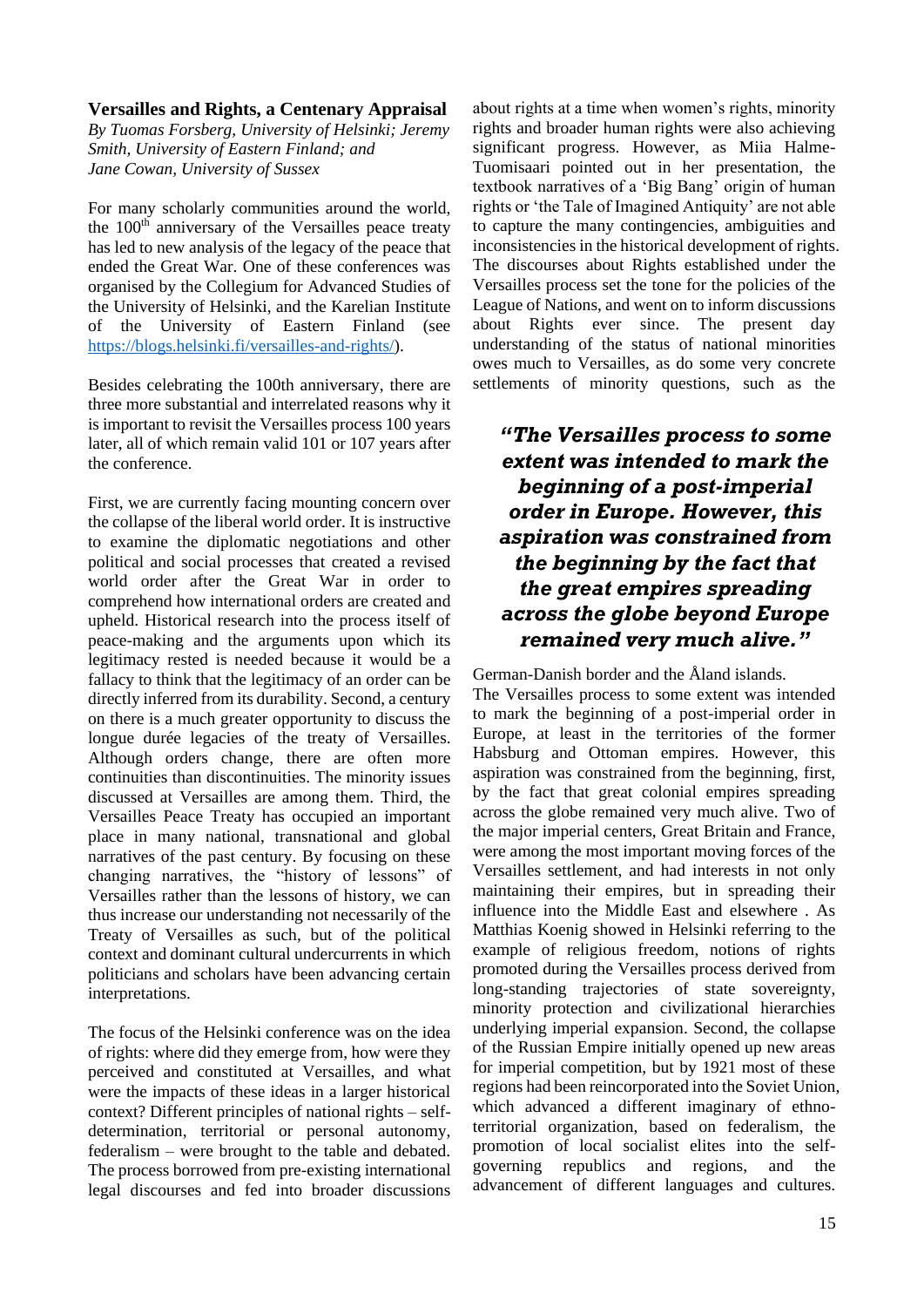Thus, while notions of universal personal and group rights were seen by many activists as providing a similar national order across the world, the project was immediately hampered by the contrary interests of the surviving imperial powers and the challenge of the new Soviet model.

Even within Europe, the introduction of various facets of self-determination and a minority rights order based on Woodrow Wilson's principles revealed tensions. In the two cases that were seen as most successful outcomes of Versailles, the Danish-German borderland and the Åland Islands, discussed in Helsinki by Steen Bo Frandsen and Sia Spiliopoulou Åkermark respectively, there were strong dissenting opinions, the solutions were seen as unsatisfactory by many local communities, and the small states involved objected to efforts of imposition, while Germany had no voice. Denmark used the treaty in order to internationalize a settlement to which Germany objected, while Finland insisted the Åland Islands were an internal matter, which could not be settled within the framework of Versailles. In a similar vein, as Wiktor Marzec demonstrated, the Polish parliament objected not so much to the principles of the Versailles minority rights regime, but to the fact that it was being imposed by outsiders in violation of Poland's sovereignty. Moreover, recent historical research on 'national indifference' highlights a core problem with the notion of selfdetermination and national border drawing, especially in the former Habsburg territories – namely, that national self-determination was being pushed by a minority of nationalists and achieved only with the support of the Great Powers, in the face of opposition from local communities in the border regions.<sup>1</sup>

In the Middle East, the contradictions were even more glaring. Georgios Giannakopoulos discussed how British liberals justified differentiated rights regimes through a civilizational approach which argued that Europe differed from other parts of the world. The British Empire, moreover, was exceptional and was entitled to treat its minority subjects as it pleased. This reflected a kind of discourse that was widespread in Britain, and was to some extent shared by other Great Powers, and which justified interventions across the Mediterranean region throughout the nineteenth century, as discussed by Davide Rodogno

<sup>1</sup> Tara Zahra, "Imagined Noncommunities: National Indifference as a Category of Analysis," *Slavic Review* 69, no. 1 (2010): 93– 119; Pieter Judson, *The Habsburg Empire: A New History* (Cambridge, MA: Harvard University Press, 2016).

and Emmanuel Dalle Mulle. Nations could be organised into a hierarchy based on race and religion, and interventions were justified by the need for stability in the Great Power order. These persisting attitudes were less openly expressed at Versailles and after, but profoundly affected the implementation of the new order, especially in the British and French mandates in the Middle East. Laura Robson illustrated vividly the consequences of this in Syria, Palestine and elsewhere, where 'racial limits to sovereignty' were imposed and the mandates came to be regarded as a 'fig leaf for colonialism'.

Thus, the notion of a rights regime promoted at Versailles was limited, inconsistently applied, and challenged by both the implementers and supposed beneficiaries, as well as by a new vision advanced by the Bolsheviks. While Versailles provided a framework for discussion of rights and the development of principles later adopted by the United Nations, these weaknesses left notions of rights unstable and contested. This helps to explain, for example, the ease with which the principle of national self-determination was supplanted by the priority of territorial integrity in the 1990s. The discussion of rights at Versailles was, moreover, mostly restricted to national and minority rights. Indeed, as Jane Cowan demonstrated, the range of women's organizations lobbying the League of Nations did not limit themselves to advocating for women's rights, but collaborated, and sometimes clashed, around rights for minorities of language, religion and 'race'. A more complex conception of rights encompassing other forms of belonging (including gender and sexuality) would only emerge later. As Dalia Leinarte, recently Chair of the UN Committee on the Elimination of Discrimination Against Women argued in the keynote talk at Helsinki, while Versailles may have gone some way to setting an agenda for the discussion of rights, after a hundred years there is plenty of evidence to show how lacking progress has been across the globe. ■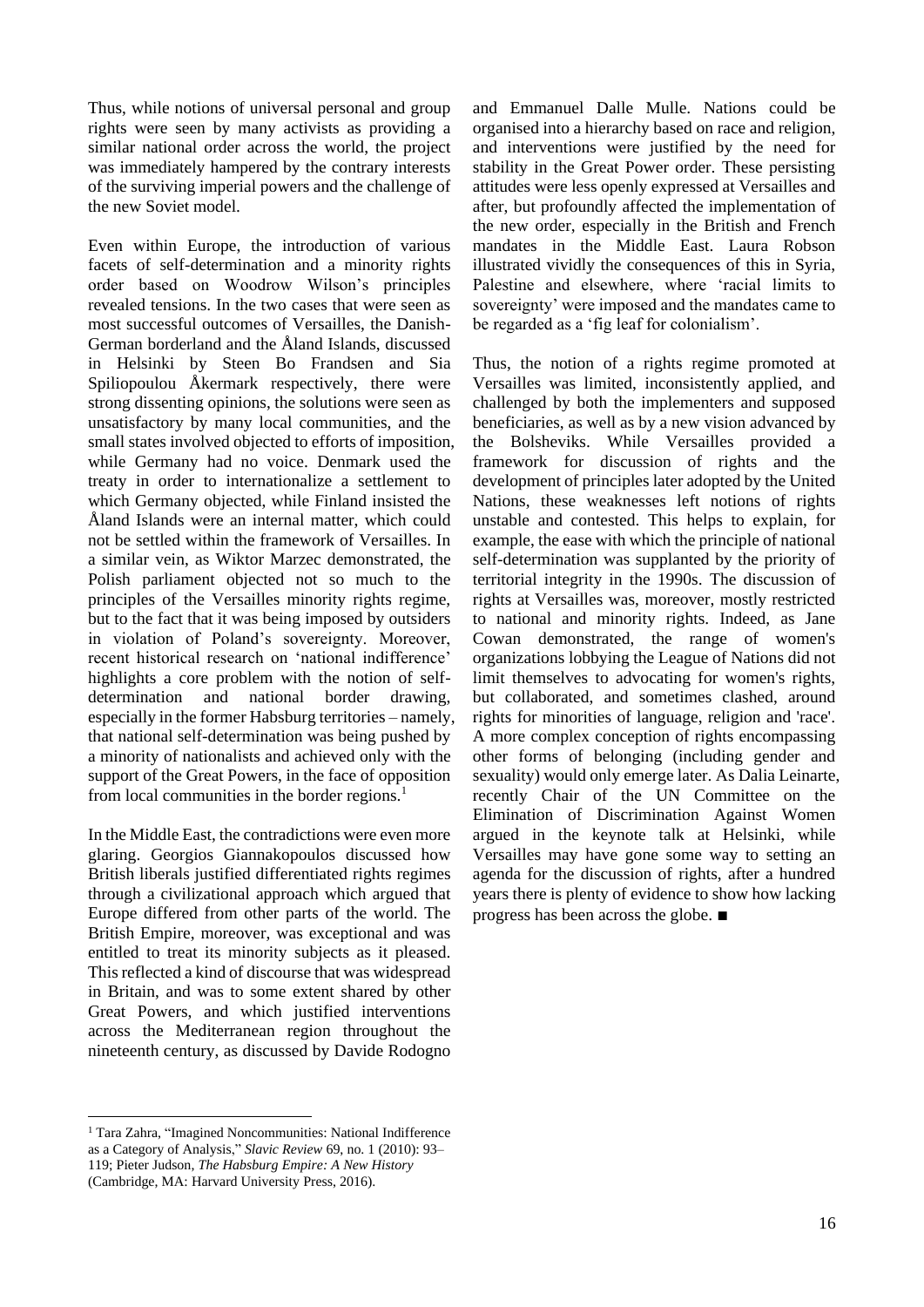## **This year's IHAP award winners are as follows:**

#### **The Robert L. Jervis and Paul Schroeder Best Book Award**

This award is for the best book on International History and Politics. The award may be granted to a singleauthored or multi-authored book, or to an edited volume, and will be given to works published in the calendar year prior to the year of the APSA meeting at which the award is presented. The copyright date of a book will establish the relevant year. We received nearly fifty books for consideration this year, most from major university presses, and covering a wide range of topics, suggesting that the International History and Politics field is both intellectually productive and substantively diverse.

#### **We are pleased to report that from this deep pool containing many excellent monographs, we have selected** *The Myth of International Order: Why Weak States Persist and Alternatives to the State Fade Away***, (Oxford University Press, 2018), by Arjun Chowdhury, as our prize winner***.*

*The Myth of International Order* is an original, ambitious, and provocative book that subjects the idea and ideal of international order -- as composed of centralized states with effective monopolies on violence and capacities to provide a wide range of public goods -- to historical, analytical and empirical scrutiny. In an engaging, sweeping, and rich historical analysis spanning the past two hundred years, the book reveals that contemporary evaluations of 'strong' and 'weak' states are historically uninformed and politically unconstructive: the 'strong' states that developed as anomalies in nineteenth-century Europe provided far fewer public goods to their populations than do contemporary developing countries designated as 'weak' or 'fragile' states. Furthermore, the book traces the development of modern, centralized states in Europe to specific socio-historical conditions involving major interstate war and imperial conquest, and shows how such war-making states were 'self-undermining' in producing conditions that created incentives to pursue alternatives to the centralized state. In developing an account of the modern state as a self-undermining institution that continuously provokes the search for alternatives, the book provides a fresh perspective on questions faced by anti-colonial and postcolonial



political elites struggling to build political institutions and structures in very different socio-historical conditions from their European counterparts in the nineteenth century. These conditions include heightened expectations of order, including not only peace and security, but also economic growth, human rights, and public goods provision, coupled with reduced willingness of populations to sacrifice to the state.

Building a rationalist model of struggles of state formation that is historically dynamic, Chowdhury powerfully debunks the ahistorical myth of international order, and provides trenchant critiques of contemporary international and foreign policy practices of foreign aid and armed intervention pursued in the name of building 'strong' states.

#### **Committee members:**

Catherine Lu (Chair), Mlada Bukovansky, John Duffield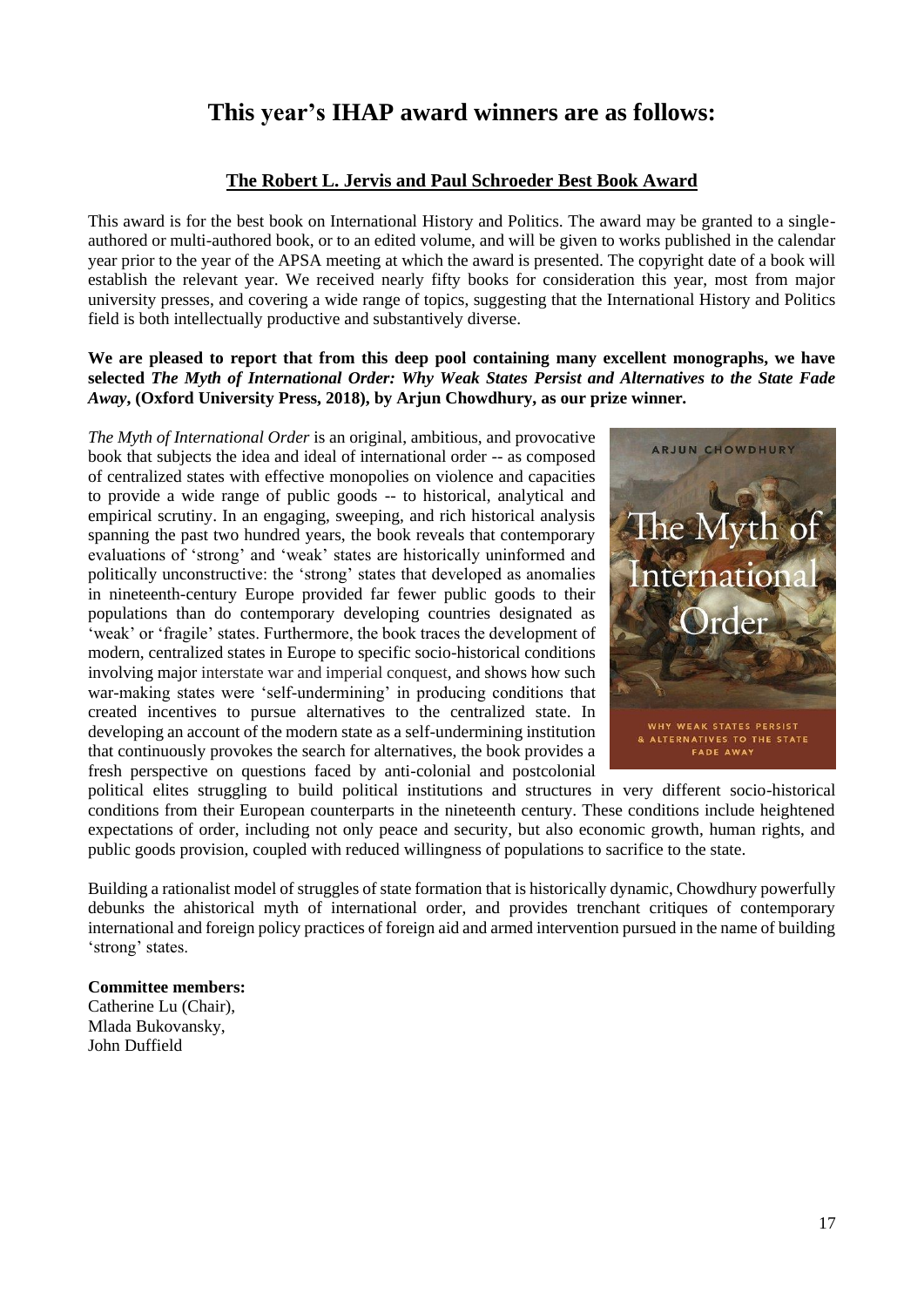#### **Outstanding Article Award in International History and Politics**

The Outstanding Article Award in International History and Politics recognizes exceptional peer-reviewed journal articles representing the mission of the International History and Politics Section of the American Political Science Association, including innovative work that brings new light to events and processes in international politics, encourages interdisciplinary conversations between political scientists and historians, and advances historiographical methods. The Outstanding Article Award is given to a published article that appeared in print in the calendar year preceding the APSA meeting at which the award is presented.

| <b>International</b>    |  |
|-------------------------|--|
|                         |  |
| <b>Security</b>         |  |
|                         |  |
|                         |  |
|                         |  |
|                         |  |
|                         |  |
| 2020                    |  |
|                         |  |
| <b>Shannon Street</b>   |  |
|                         |  |
|                         |  |
|                         |  |
| <b>Service Contract</b> |  |
|                         |  |
|                         |  |
| <b>September</b>        |  |
|                         |  |
|                         |  |
| <b>Reservation of</b>   |  |
|                         |  |
|                         |  |
|                         |  |
|                         |  |
| <b>FOR US SALE BANK</b> |  |
|                         |  |

The winner of the 2019 Outstanding Article Award is "**Archives and Inference: Documentary Evidence in Case Study Research and the Debate over U.S. Entry into World War II,"** by **Christopher Darnton** (*International Security*, 42/3, Winter 2017/18). In a strong field of 10 nominated articles, Darnton's article emerged as the committee's consensus winner. It meets and even exceeds *all* the award criteria. First, through a careful selection and reading of primary sources, it brings new light to an important historical event: the U.S. entry into World War II. Second, the article constitutes a model conversation between historians and political scientists. Finally, by offering eight detailed suggestions for improving research with documentary primary sources, Darnton's article makes a significant contribution to the advancement of historiographical methods.

## **Committee members:** Ido Oren (Chair)

Cheryl Shanks Brendan Green.